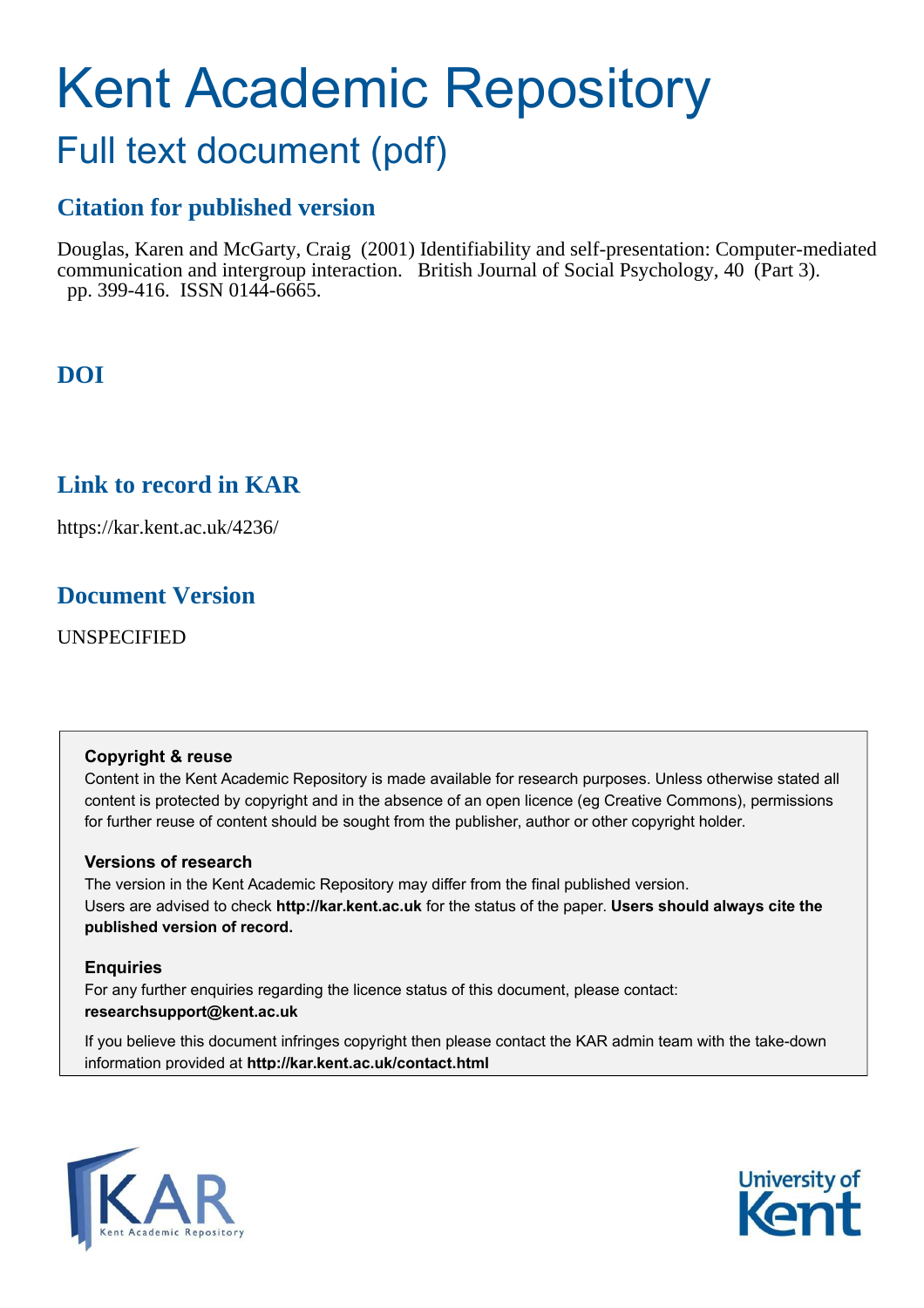## Running head: IDENTIFIABILITY IN COMPUTER-MEDIATED **COMMUNICATION**

Identifiability and self-presentation: Computer-mediated communication and intergroup interaction

#### Karen M. Douglas and Craig McGarty

The Australian National University, Canberra, Australia

 Correspondence concerning this article should be addressed to Karen Douglas, who is now at the School of Psychology, Massey University at Albany, Private Bag 102904, North Shore Mail Centre, Auckland, New Zealand. E-mail may be sent to k.m.douglas@massey.ac.nz. The authors would like to thank Tom Postmes, Russell Spears, Martin Lea, Robbie Sutton, Steve Reicher and four anonymous reviewers for valuable comments on an earlier draft of this paper.

Uncorrected manuscript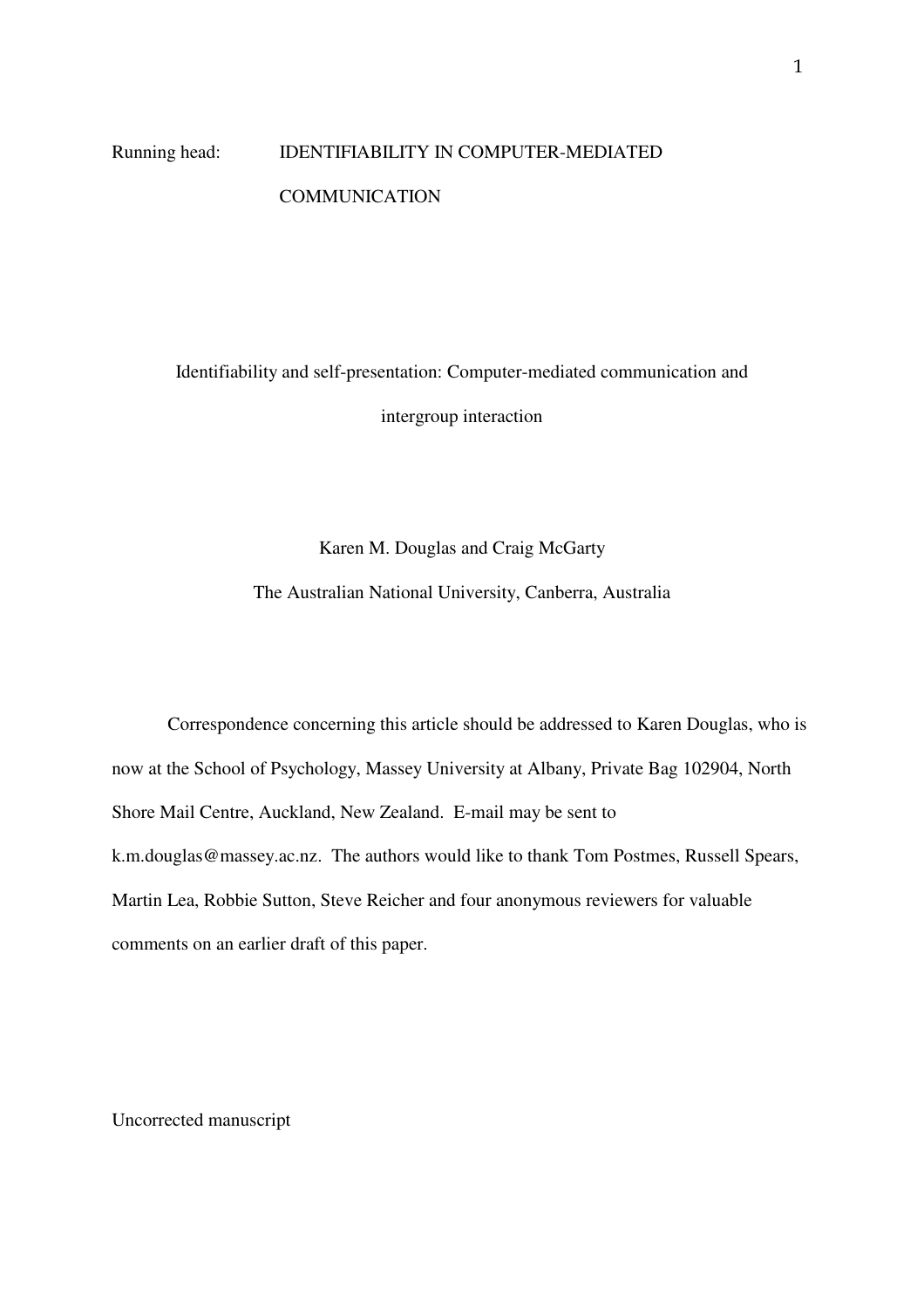#### Abstract

This research investigated the intergroup properties of hostile 'flaming' behaviour in computer-mediated communication, and how flaming language is affected by Internet identifiability, or identifiability by name and e-mail address/geographical location as is common to Internet communication. According to the social identity model of deindividuation effects (SIDE; e.g., S.D. Reicher, R. Spears & T. Postmes, 1995) there may be strategic reasons for identifiable group members to act in a more group-normative manner in the presence of an audience, either to gain acceptance from the ingroup, to avoid punishment from the outgroup, or to assert their identity to the outgroup. For these reasons, it was predicted that communicators would produce more stereotype-consistent (groupnormative) descriptions of outgroup members' behaviours when their descriptions were identifiable to an audience. In one archival and three experimental studies it was found that identifiability to an ingroup audience was associated with higher levels of stereotypeconsistent language when communicators described anonymous outgroup targets. These results extend the SIDE model and suggest the importance of an ingroup audience for the expression of stereotypical views.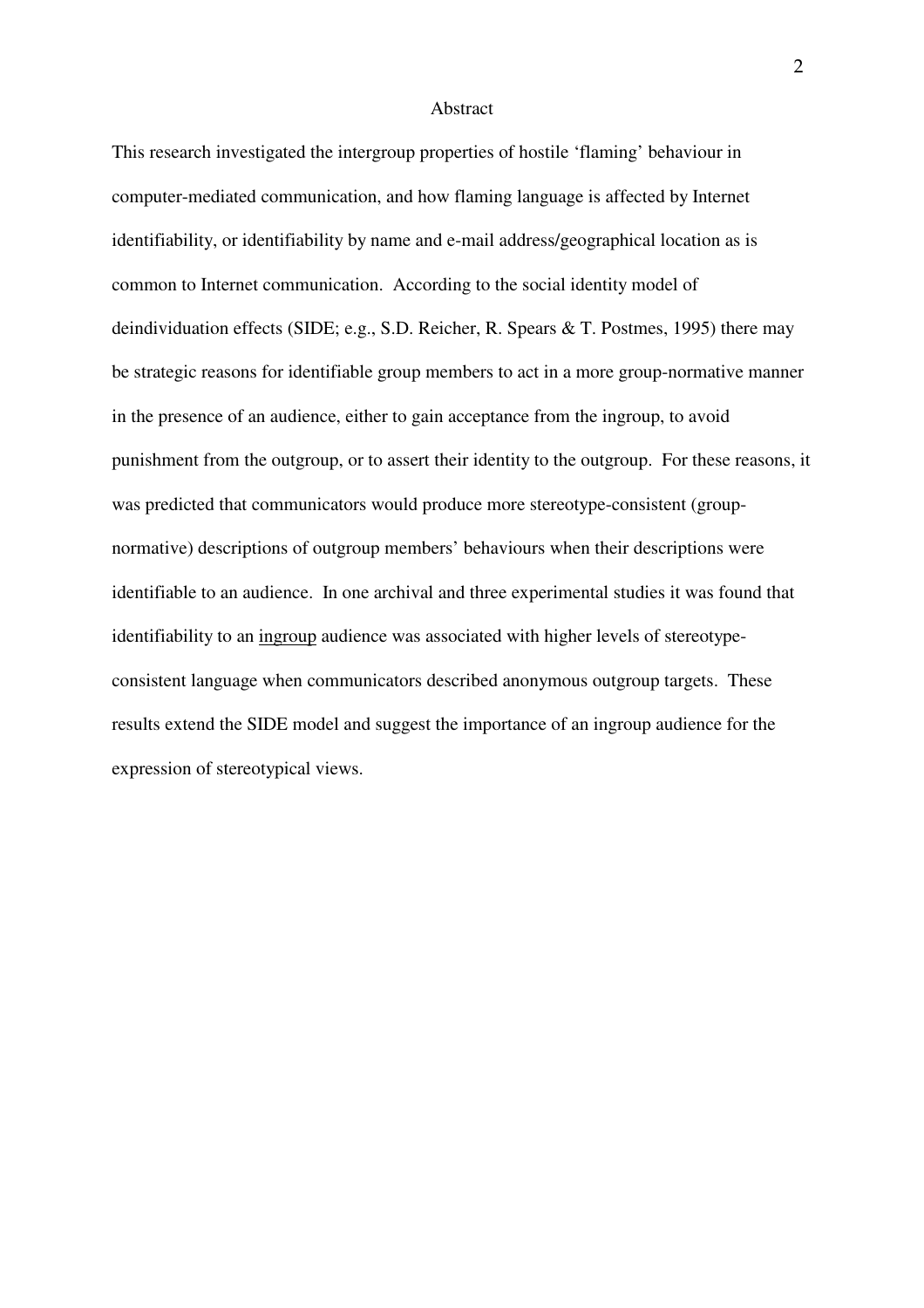Identifiability and self-presentation: Computer-mediated communication and

#### intergroup interaction

 Computer-mediated communication (CMC) is rapidly growing as a tool for global communication. For example, in 1995 an estimated 26.4 million people were using the Internet (MIDS, 1997) and this figure is estimated to double every year. It was estimated that by 2000, 10% of the world's population would be 'on-line' or connected to the Internet (see McKenna & Bargh, 1998). The use of computers to communicate is therefore naturally a topic of increasing interest to researchers. One of the most interesting issues that CMC has raised for social psychology relates to the effects of identifiability on communicative behaviour.

 The effects of identifiability and isolation on behaviour in CMC have interested researchers for many years. Studies of behaviour in CMC have focused on the medium's anonymity and on the hypothesis that communication via computers is somehow changed because of anonymity. This idea has been explored extensively in a variety of settings from work-related behaviour (e.g., Finholt & Sproull, 1990; Sherblom, 1988; Siegel, Dubrovsky, Kiesler & McGuire, 1986; Sproull & Kiesler, 1986), the development of friendships and relationships over the computer (e.g., Lea & Spears, 1995; Parks & Floyd, 1996; Wilkins, 1991; van Gelder, 1985) and the high levels of hostile, uninhibited or flaming behaviour observed in computer networks, which is the focus of the current research (e.g., Chester, 1996; Dyer, Green, Pitts & Millward, 1995; Lea, O'Shea, Fung & Spears, 1992; Kiesler, Siegel & McGuire, 1984; Siegel et al., 1986; Sproull & Kiesler, 1986, 1991). Generally, past research supports the idea that CMC, relative to face-to-face (FtF) communication, is conducive to hostility and negative interactions between individuals.

 De-individuation theory, originating with the ideas of LeBon (1895/1947) (e.g., Deiner, 1980; Zimbardo, 1969) has provided a popular explanation for the increased hostility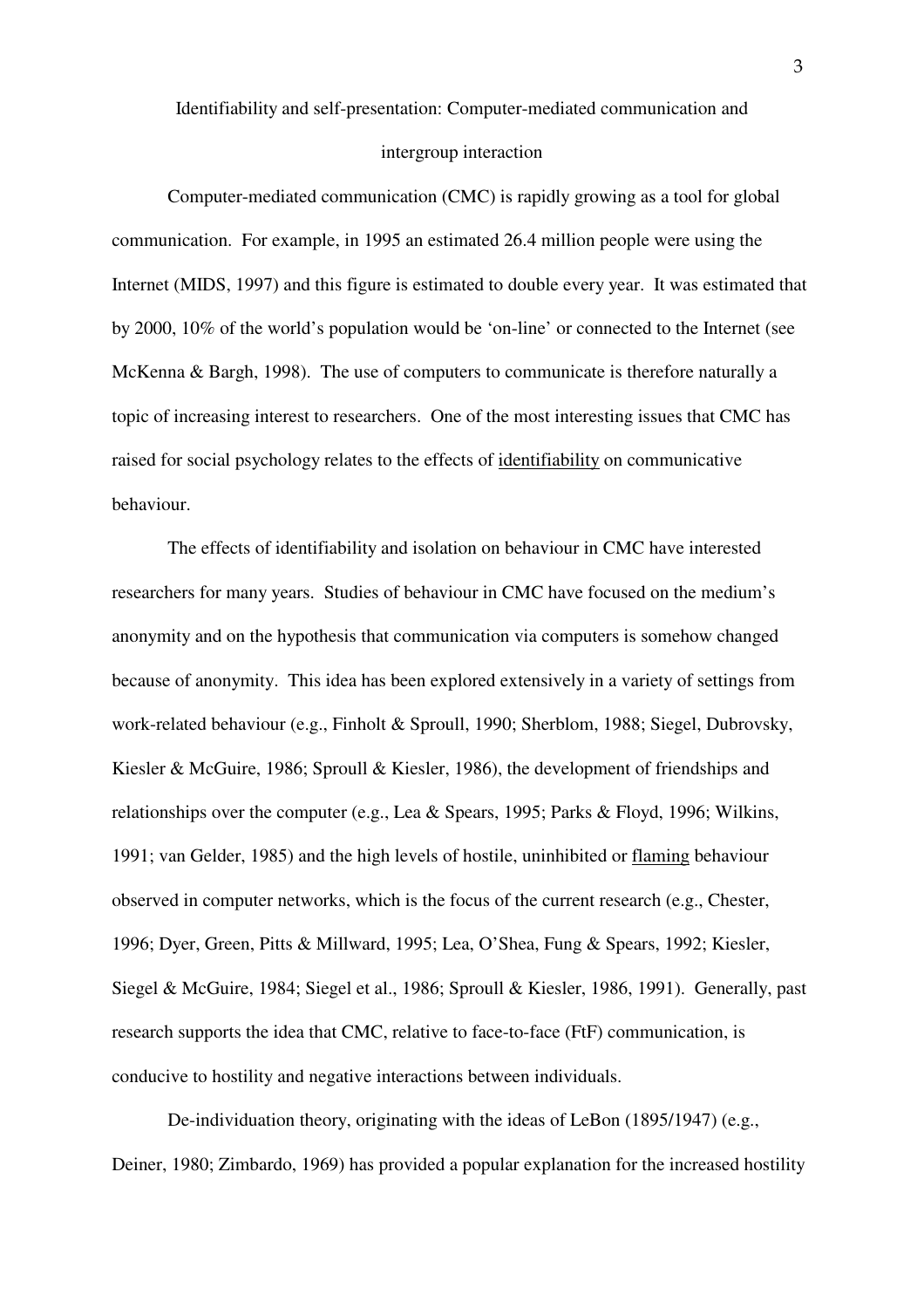observed in CMC. People are said to lose a sense of their individual identity when they communicate anonymously via computers. This means that their objective self-awareness (see Duval & Wicklund, 1972; Wicklund, 1975) decreases, they become less likely to monitor their own behaviour, and thus become more likely to act upon impulses that would normally be inhibited. This, it is said, is evidenced in flaming (e.g., Kiesler et al., 1984; Siegel et al., 1986; Sproull & Kiesler, 1986; Sproull & Kiesler, 1991).

 The social identity model of deindividuation effects (SIDE; e.g., Postmes, Spears & Lea, 1998; Reicher, Spears & Postmes, 1995; Spears & Lea, 1994) challenges the orthodoxy that anonymity necessarily has negative behavioural consequences. The SIDE model has been directly applied to CMC (e.g., Lea & Spears, 1991; Postmes, 1997; Spears & Lea, 1992; Spears, Lea & Lee, 1990). SIDE predicts that the effects of anonymity depend on the group memberships of the interactants and in what social context the interaction takes place. Drawing on self-categorization theory (SCT; Turner, Hogg, Oakes, Reicher & Wetherell, 1987), the 1995 formulation of SIDE proposes that there are two possible types of deindividuation effects related to group behaviour. These are (a) cognitive or self-categorical effects related to group salience and identity definition, and (b) strategic effects related to identity enactment. Firstly, cognitive or self-categorical effects relate to the effects of deindividuation on the salience of a social category, related to situations where others are anonymous or identifiable to the self. Secondly, strategic effects relate to how deindividuated behaviour might be affected by social category and audience characteristics, related to situations where the self is identifiable to others (Reicher et al., 1995; Spears & Lea, 1994). More recently, it has been proposed that cognitive and strategic factors interact (see Reicher, in press; Reicher Levine & Gordijn, 1998). The present research is concerned primarily with the impact of identifiability on behaviour in CMC: a situation where people choose to make themselves either anonymous or identifiable to others. Therefore, because CMC largely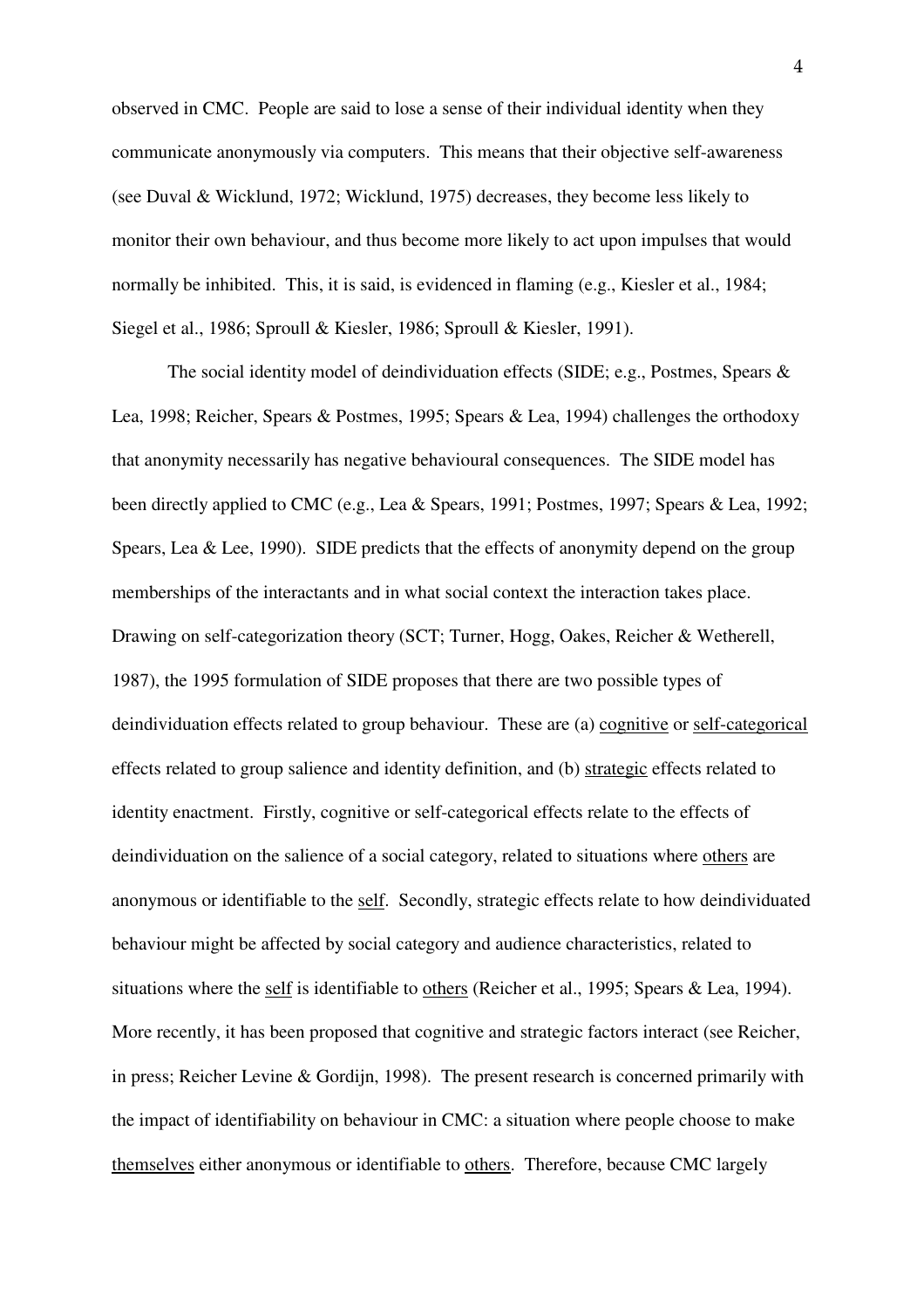involves identifiability of self to others rather than others to self, we will focus on the strategic dimension of SIDE rather than the cognitive dimension in this research.

Spears and Lea (1994) proposed that anonymity of the self to a powerful audience may be liberating, reduce inhibitions and also reduce feelings of accountability to the audience. Anonymous communicators need not feel pressured to conform to the norms and expectations of the powerful group, whereas those who are identifiable may feel pressured to conform. In line with this proposal Reicher and Levine (1994 a,b) found that expressed support for students' attitudes and behaviours that were punishable by an outgroup audience (in this case academic staff) decreased with identifiability to the outgroup. In contrast, when no punishment was expected from the outgroup, students were more likely to express their views when they were identifiable to the outgroup. This finding suggests that if people do not fear outgroup punishment, identifiability to an outgroup audience provides an opportunity for people to distance themselves from an undesirable group by asserting their identity.

Spears and Lea (1994) also made reference to the potential support that co-presence with and identifiability to the ingroup might produce in an intergroup context. That is, being with the ingroup and being identifiable to them might create a sense of solidarity and enable ingroup members to overcome outgroup sanctions. Reicher et al. (1998) found evidence for the idea that being co-present with ingroup members (e.g., students) increased the ability of ingroup members to express those aspects of ingroup identity which might attract outgroup (e.g., staff) sanction.

 SIDE research testing the effects of visibility of self to others has therefore focused upon identifiability to outgroup audiences and effects of outgroup power on behaviour (e.g., Reicher & Levine, 1994 a,b) or the supportive nature of being co-present with an ingroup audience for resisting the outgroup (Reicher et al., 1998). So, research to this point examining identifiability to an ingroup audience has focused only on resisting powerful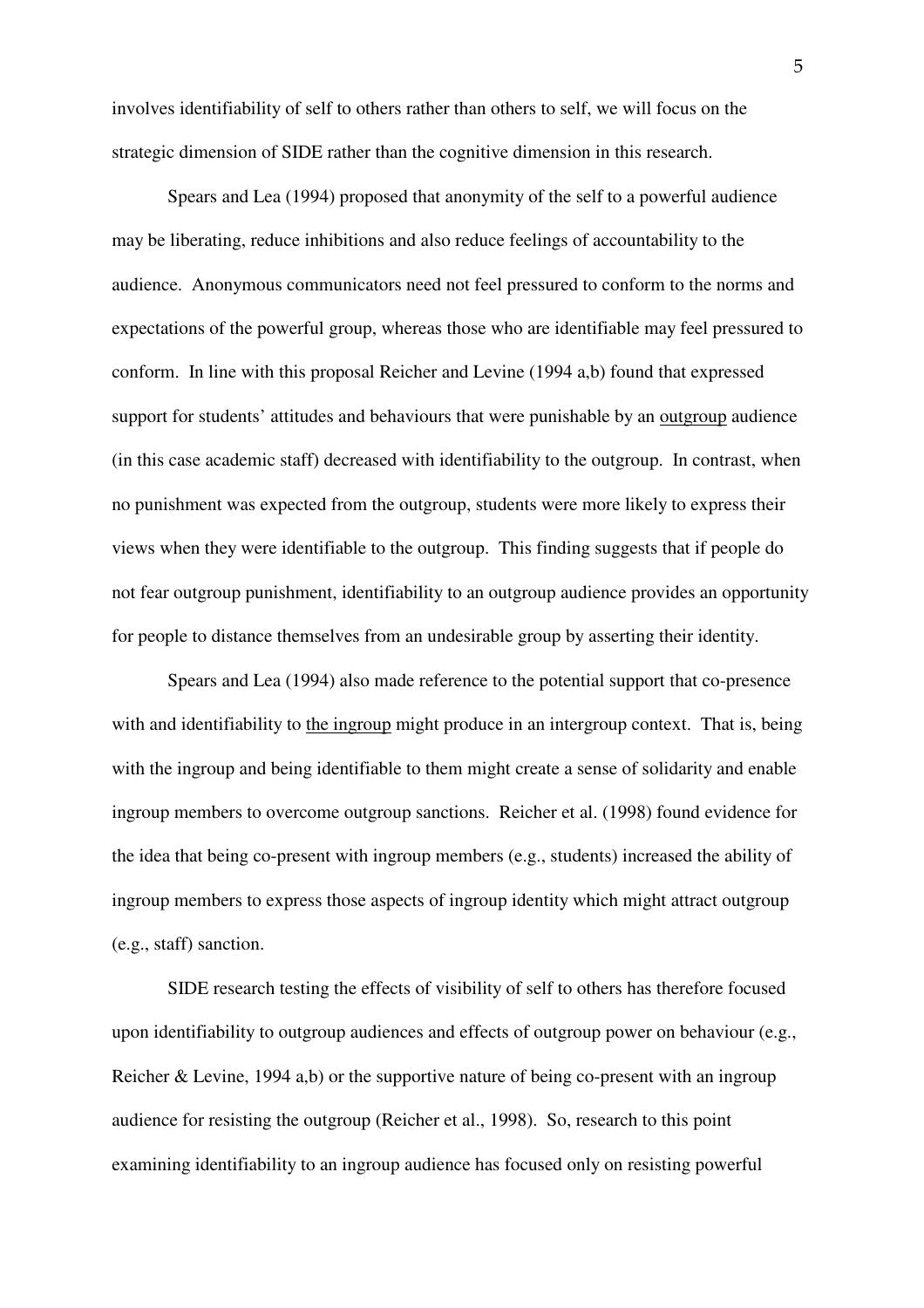outgroups. The present research therefore attempts to extend our understanding of other strategic effects of identifiability to the ingroup. We focus on issues of acceptance by the ingroup and the claiming of group membership through the expression of group-normative attitudes.

It is possible to make predictions regarding the effects of identifiability to ingroup audiences from the results of some related literature on self-presentation. Noel, Wann and Branscombe (1995) found that 'peripheral' ingroup members were more likely to exhibit outgroup derogation than 'core' ingroup members under public conditions. It was concluded that public outgroup derogation may serve to enhance the status of group members who are 'on the fringes' of a desirable ingroup. This finding was reinforced by the work of Barreto and Ellemers (in press), who found that group members' choices to work on group improvement strategies increased under conditions of identifiability to the ingroup. However, this was only the case when low identifying group members were identifiable. These studies show that people are motivated to act in a manner that is consistent with group norms when they are identifiable to an ingroup audience. It appears that individuals act strategically so that they may achieve positive evaluation by the ingroup, particularly when they are on the periphery of a group, or do not identify strongly with it.

Combining these findings with the SIDE research to date makes it possible to test a general model of the effects of identifiability to ingroup and outgroup audiences on groupnormative behaviour. In particular, we are interested in the effects of identifiability on the expression of stereotypes about groups. The expression of stereotypes, or shared norms about the relations between particular social groups (e.g., Leyens, Yzerbyt & Schadron, 1994; Oakes, Haslam & Turner, 1994; Sherif, Harvey, White, Hood & Sherif, 1961; Tajfel, 1981) is normative group behaviour. It is therefore reasonable to assume that the expression of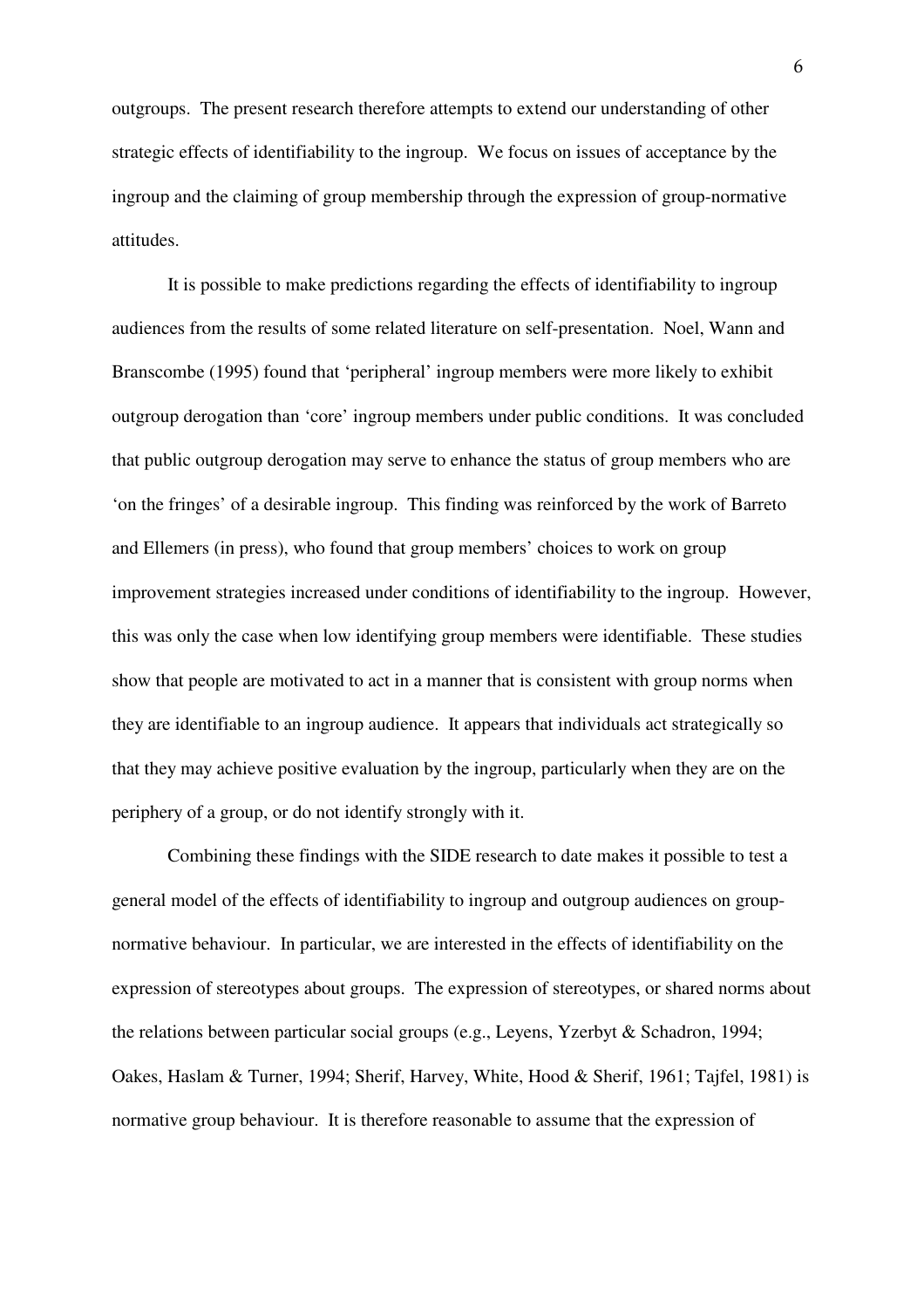stereotypes will be affected by the group to whom communicators are identifiable, and communicators' concerns about the evaluation of that group.

 The linguistic category model (LCM; e.g., Semin, 1994; Semin & Fiedler, 1988, 1991) provides a way of measuring the expression of stereotypes in written language. The LCM measures the type of verbs and adjectives in people's descriptions of others' behaviour to calculate an index of language abstraction. This ranges from low (concrete) to high (abstract) and indicates the stereotypicality of the description. The more abstract a description is, the more the behaviour is described as a stereotypical or expected behaviour. This is supported by research on the linguistic intergroup bias (LIB; Maass, Salvi, Arcuri & Semin, 1989) which shows that expectancy-consistent or stereotype-consistent behaviours are described using more abstract language than stereotype-inconsistent behaviours (e.g., Arcuri, Maass & Portelli, 1993; Maass & Arcuri, 1992; Maass, Ceccarelli & Rudin, 1996; Maass, Milesi, Zabbini & Stahlberg, 1995; Rubini & Semin, 1994). Linguistic abstraction is therefore proposed to be a measure of the need to express and therefore perpetuate group stereotypes and expectancies (see also Karpinski & von Hippel, 1996).

In the literature, there is a growing debate regarding the issue of volitional control over linguistic biases. This issue is pertinent to the present research, as we predict that strategic factors related to identifiability can affect stereotypical language use. Franco and Maass (1996, 1999) suggest that the LIB cannot be intentionally attenuated. They compared linguistic abstraction with more traditional measures of stereotyping and prejudice and found that whilst people could attenuate their stereotyping on traditional measures, they could not attenuate language abstraction. However, other research suggests that the LIB can be affected by motivational concerns such as ingroup threat and need-for-closure (e.g., Maass et al., 1995, 1996; Webster, Kruglanski & Pattison, 1997). That is, whilst people may be unaware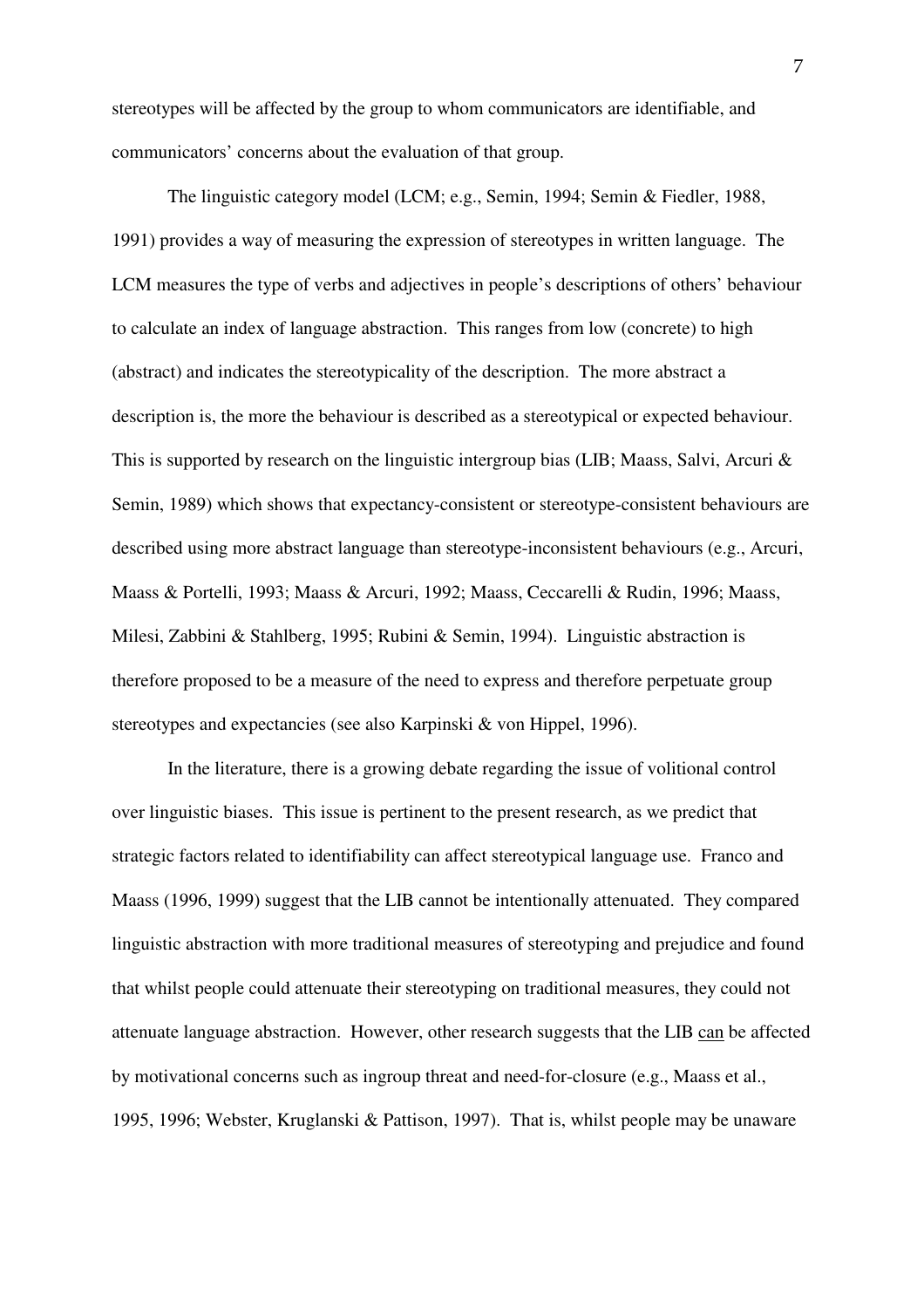of the language choices they make, their language abstraction is nevertheless influenced by various motivations.

Drawing these ideas together, this paper reports the results of four studies. The first study was an archival examination of the effects of identifiability on stereotypic expression. Secondly, we report two empirical studies where we investigated how audience group membership influences the effects of identifiability on the expression of stereotypes. Finally, the fourth study examined the processes that influence the effects of identifiability on stereotypic expression.

Therefore, the first study described in this paper was designed to examine the effects of identifiability on the abstraction of descriptions about outgroups. We examined a naturalistic setting mixed with anonymous and identifiable communicators from a vast selection of ingroups and outgroups. In this archival or field study, samples of flaming communication from Internet-based newsgroups or discussion groups were analysed. These were messages posted by anonymous or identifiable communicators about anonymous or identifiable outgroups. In typical newsgroup environments, communicators are either identifiable (by name and e-mail address/geographical location) or anonymous (no details supplied, or a 'nickname' supplied) to both ingroup and outgroup members. We call identifiability by name and e-mail address or geographical location Internet identifiability because it is the most common way in which people can be identifiable when they communicate on the Internet (see also Douglas & McGarty, 2000).

 In this initial study, it was therefore important to consider how identifiability would impact upon strategic behaviour where the audience consists of both ingroup and outgroup members at the same time. Firstly, if identifiable communicators are concerned about being positively evaluated by the ingroup members of their audience (e.g., Barreto & Ellemers, in press; Noel et al., 1995) then they should express more stereotypical views about outgroup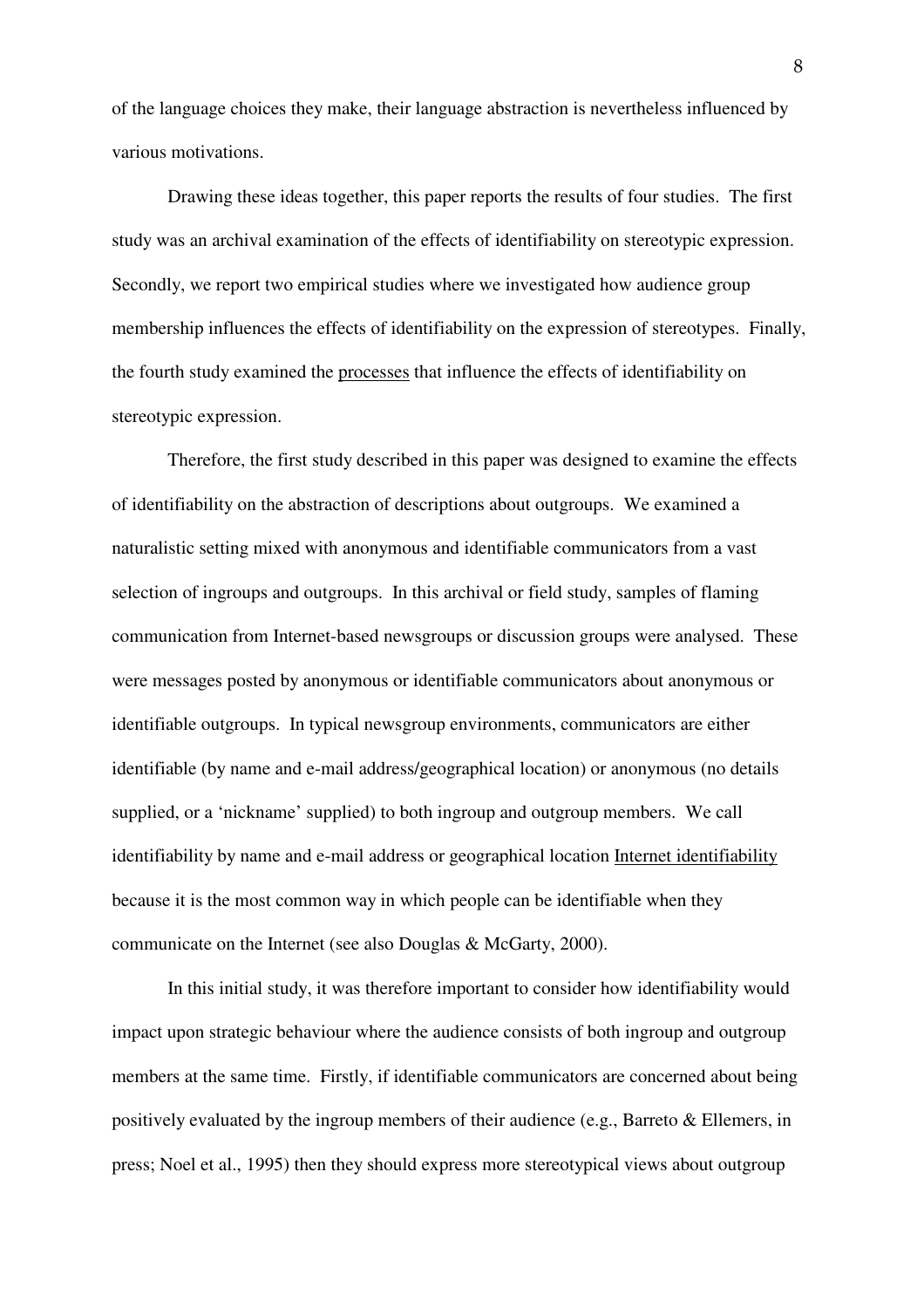members. Expressing stereotypical views is normative group behaviour and will possibly gain acceptance by the ingroup for marginal members because it helps them to claim and validate their group membership. Therefore, under these conditions identifiable communicators should use higher levels of stereotypical language than anonymous communicators. Also, unless punishment from the outgroup is expected, group-normative behaviour should increase with identifiability to the outgroup members of the audience (Reicher & Levine, 1994 a,b). If no punishment is expected, ingroup members will wish to assert their identity to the undesirable outgroup audience. Therefore, communicators (sources) who are identifiable should use higher levels of stereotypical language to describe outgroup targets' behaviours than those who are anonymous (Hypothesis 1).

 We also predicted that anonymous outgroup targets would be described in more stereotypical terms than those who have chosen to be identifiable. The absence of individuating features such as their name should increase the propensity for a group member to be stereotyped in relation to group features that are prominent at the time of the communication. In addition to SIDE (Reicher et al., 1995), work by Wilder (1978), the impression formation models of Brewer (1988), Fiske and Neuberg (1990), and also selfcategorization theory (Turner et al., 1987) predict a group-based rather than individual response where individuating information is limited. We expected this even though a name and an e-mail address may not provide the same degree of individuation as say, visual identifiability. Therefore, anonymous targets' behaviours should be described more stereotypically than identifiable targets' behaviours (Hypothesis 2). Furthermore, we measured how two independent raters judged the hostility of the flames to assess the relationship between identifiability and hostility.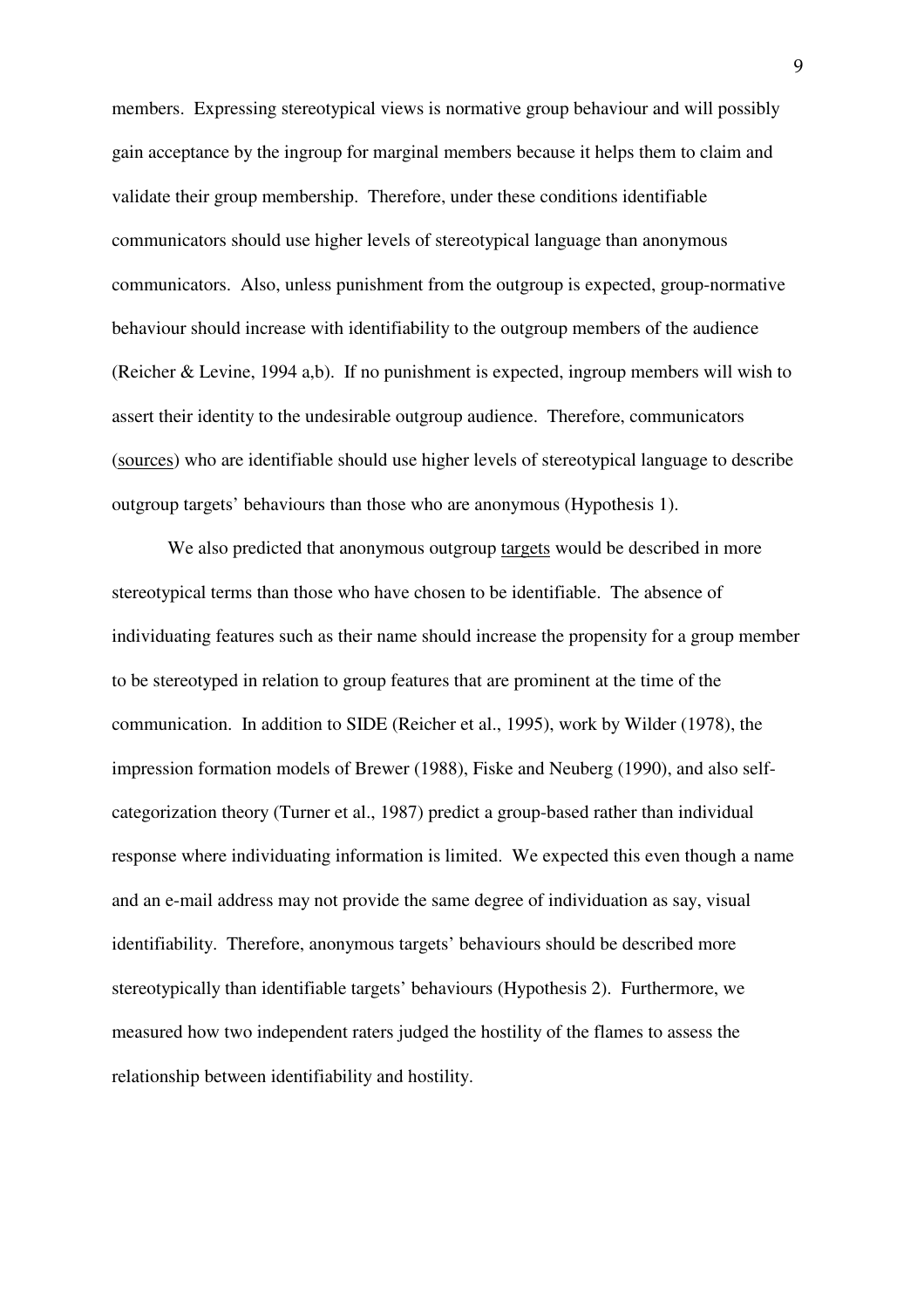#### Pilot Study and Study 1

 This study was an archival, non-reactive study of hostile intergroup communications posted on Internet newsgroups. Newsgroups are asynchronous discussion groups where participants can 'post' contributions to continuing discussions, or create their own discussions to which other people can contribute. There are many newsgroups on the Internet devoted to specific topics. There are also some newsgroups specifically set up for flaming purposes.

#### Method

#### Materials and Procedure

The materials for this study consisted of postings to Internet newsgroups. As such, there were no participant demographics available. For a pilot study, 100 flames and 100 nonflames were collected and for the main study, 200 flames were collected.

 The flames were collected in the following manner. The data set was collected from postings that had been placed on the Internet newsgroups. We entered words into the 'Deja News' database of newsgroup postings specifically to target flaming communication. Initial observations showed that flaming of racists or perceived racists was prevalent. Therefore, words specifically used for searching were 'flame', 'racist', 'racism', and selected profanities. It should be noted that all flames chosen for analysis constituted hostile communications to outgroup members.

Anonymous sources and targets were those who chose to attach an alias to their Electronic-Mail (e-mail) address (e.g., 'Bozo') and their real identity could not be traced, and also those who chose not to include their e-mail address. Identifiable sources and targets were those who chose to supply their name and e-mail address. We required a dual criterion here because merely supplying an e-mail address does not mean that a person's identity can be traced. Also, if people merely supply their name and no e-mail address, there is no way of knowing if the name is indeed real. All e-mail addresses were checked for validity by using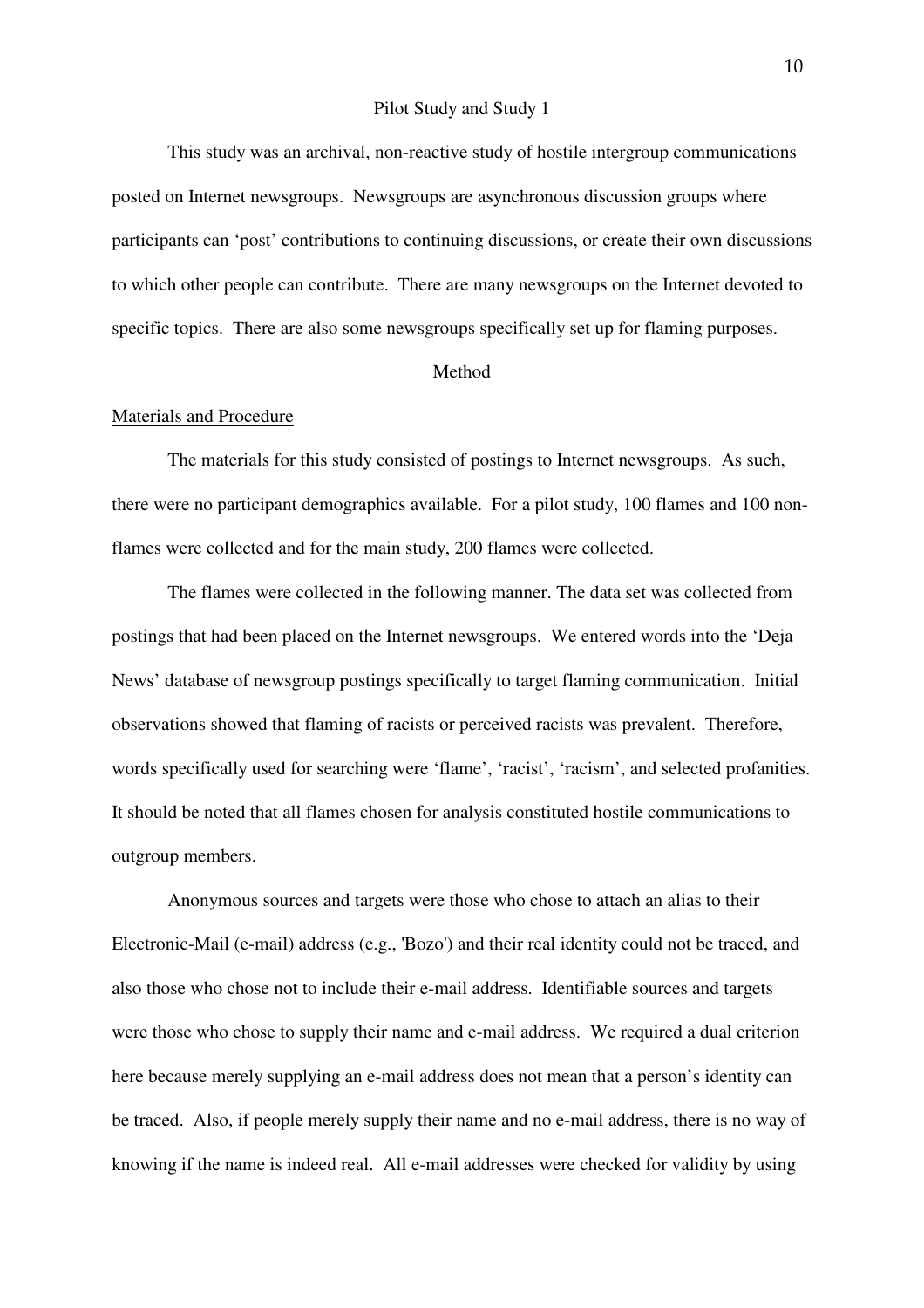the directory services function in the Macintosh Eudora e-mail software program. For the pilot study, non-flames were collected using the same general method as used for the collection of flames but instead of inserting specific words we entered random three-letter sequences. However, some of the non-flames obtained using this method were graphics files with no text communication and were discarded.

 After collection, we compared the two samples' language abstraction using the LCM. Firstly, descriptive action verbs (DAV, e.g., 'hit'), correspond to isolated episodes and were weighted as '1'. Secondly, interpretative action verbs (IAV, e.g., 'hurt'), still refer to a specific episode but are a more general class of behaviour. These were weighted as '2'. Thirdly, state verbs (SV, e.g., 'hate'), refer to emotions, feelings and thought processes and were weighted as '3', and finally, adjectives (ADJ, e.g., 'aggressive'), describe behaviours of the target group member that are supposedly general to many situations and were weighted as '4'. Weightings were in accordance with Semin and Fiedler (1989). Only the sections of a message referring to specific attributes or behaviours of a group or person were analysed. The overall measure of language abstraction was obtained for each item by using the following formula:

Abstraction =  $(DAVx1 + IAVx2 + SVx3 + ADJx4)/(DAV + IAV + SV + ADJ).$ (where DAV, IAV, SV and ADJ represent the numbers of occurrences in each of these categories).

 In our pilot investigations, we found that language was more abstract in flaming (M=2.66) than language in general newsgroup communication (M=2.24), F(1,198)=17.26, p<.001, suggesting that flaming contains higher levels of stereotypical language, as predicted. The LCM is therefore sensitive to linguistic differences between hostile and non-hostile interactions. Thus, we felt it appropriate to use the LCM in subsequent investigations to assess what conditions promote or undermine differences inherent in hostile language.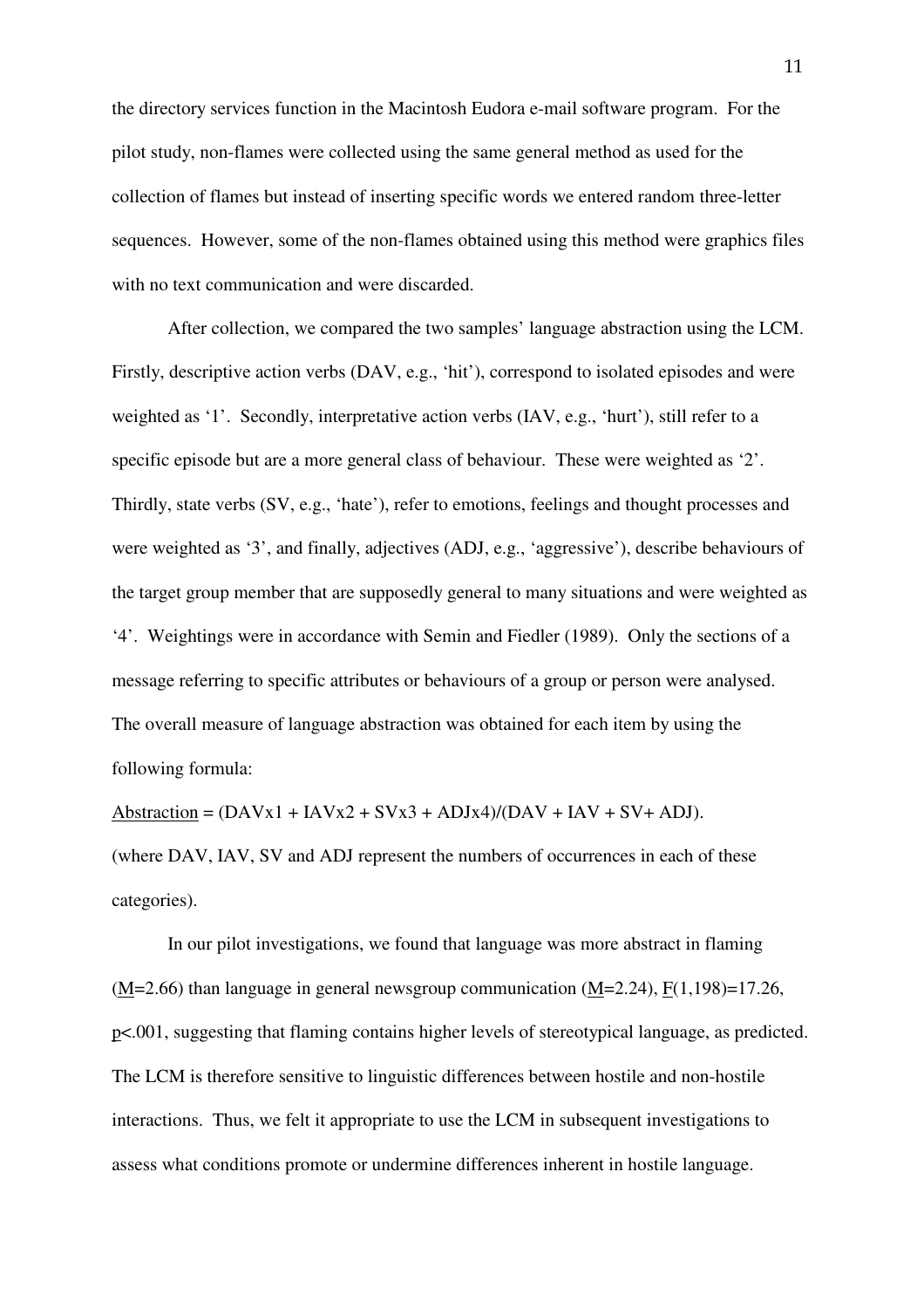In addition to LCM analyses, flames in the main study were also rated on a scale from zero-100, according to the hostility of the communication. This was conducted by two raters working independently and this provided acceptable inter-rater reliability ( $r = .74$ ). <sup>1</sup>

#### Results

 An average measure of language abstraction was obtained for each condition. Language abstraction was a figure from one to four, with higher values indicating higher levels of language abstraction. The results were entered in a 2 (source: anonymous/identifiable) x 2 (target: anonymous/identifiable) between-subjects ANOVA. The results are presented in Figure 1.

#### <<insert Figure 1 here>>

There was a significant interaction between source and target,  $F(1,196)=5.63$ ,  $p<.05$ . Specifically, when the target was anonymous, sources used more abstract language to describe the target when they themselves were identifiable than when they were anonymous  $(Ms=2.84 \text{ vs. } 2.57)$ , t(98)=2.02, p<.05. No other pairwise comparisons were significant. There was no main effect for either source or target (Fs both<1).

 Hostility ratings were no higher when the sources were anonymous (M=69.40) than when they were identifiable  $(M=65.35)$ ,  $F(1,196)=2.36$ , ns. There was also no difference in hostility between the anonymous ( $M=65.88$ ) and identifiable target ( $M=68.88$ ) conditions, F(1,196)<1, ns. The correlation between language abstraction and hostility was .10, ns. Hostility therefore could not have mediated the effect of identifiability on language abstraction (Baron & Kenny, 1986).

#### Discussion

 Contrary to our hypotheses, there was no main effect on language abstraction for either target or source identifiability. This is inconsistent with the predictions we drew from the strategic aspect of the SIDE model relating to outgroup audiences, other research on self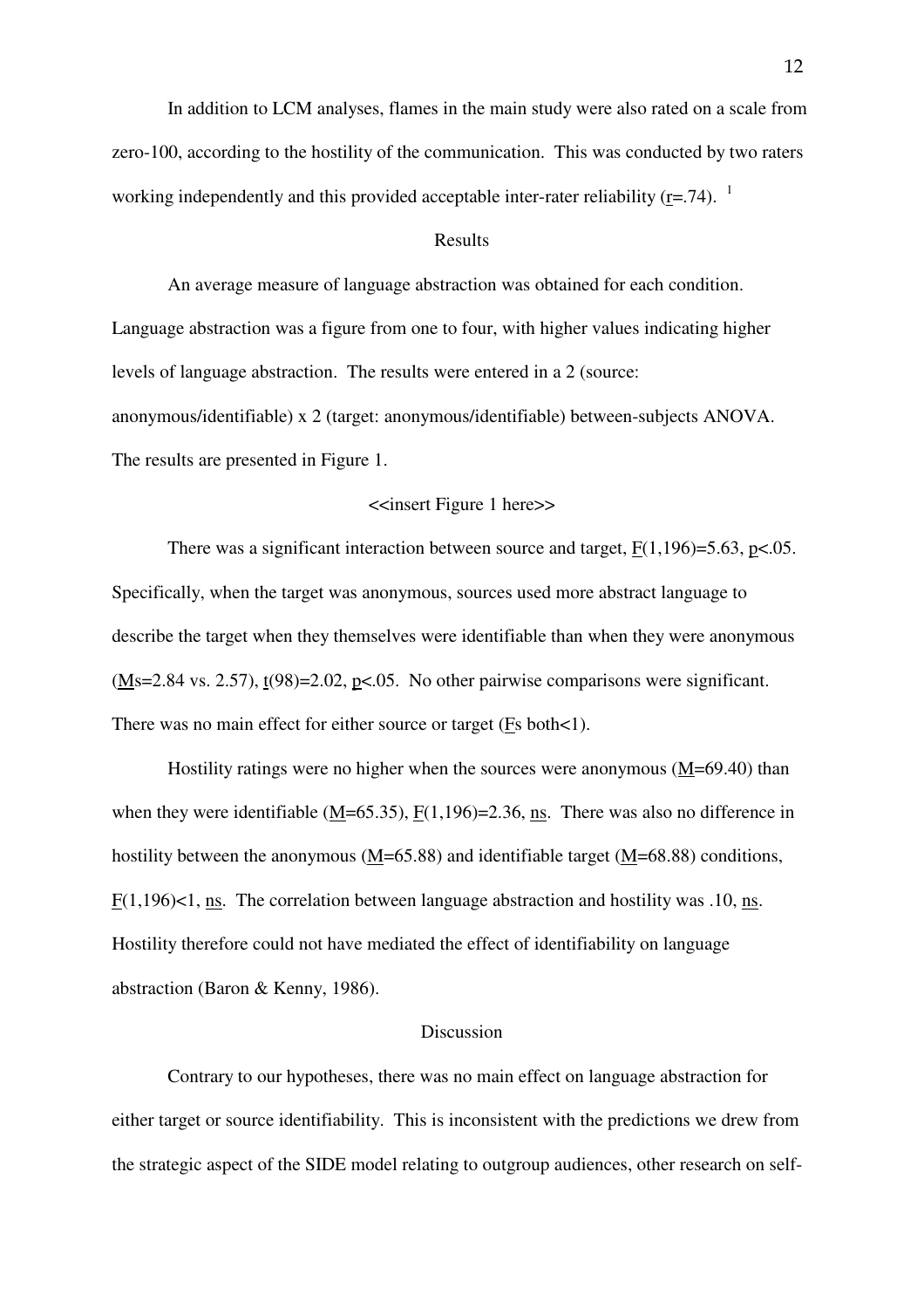presentation towards ingroup audiences, from work on impression formation, SIDE and Wilder's work on deindividuation of the outgroup. However, when the outgroup targets were anonymous there was significantly higher language abstraction when the sources were identifiable than when they were anonymous. Sources were more likely to describe anonymous outgroup members in stereotypical terms when they themselves were identifiable to their mixed audience. This specific finding is partially consistent with the prediction we drew from the strategic SIDE model and from other research on self-presentation.

 It was not the case that anonymous communicators were more hostile than communicators who were identifiable, nor was hostility affected by identifiability of the outgroup members. Also, the relationship between hostility and language abstraction was not significant.

 Having established the novel interaction between source and target identifiability, we next sought to replicate it under controlled conditions. SIDE and also work on selfpresentation (e.g., Noel et al., 1995) predict that the effects of being identifiable to ingroup and outgroup audiences will be different. Being identifiable to an outgroup audience may encourage ingroup-normative behaviour out of a desire to distance oneself from the outgroup (e.g., Reicher & Levine, 1994 a,b). Alternatively, being identifiable to an ingroup audience might encourage group-normative behaviour out of a desire to be positively evaluated and accepted by the ingroup (e.g., Barreto & Ellemers, in press; Noel et al., 1995). In the present study the audience was a mixed audience of both ingroup and outgroup members. This made it impossible to determine whether identifiability to an ingroup or outgroup audience drove the effect. Study 2 tested these possibilities.

#### Study 2

 Participants were asked to respond via computer to an outgroup member's Internet message. Although it was impossible to set up permanent e-mail addresses for the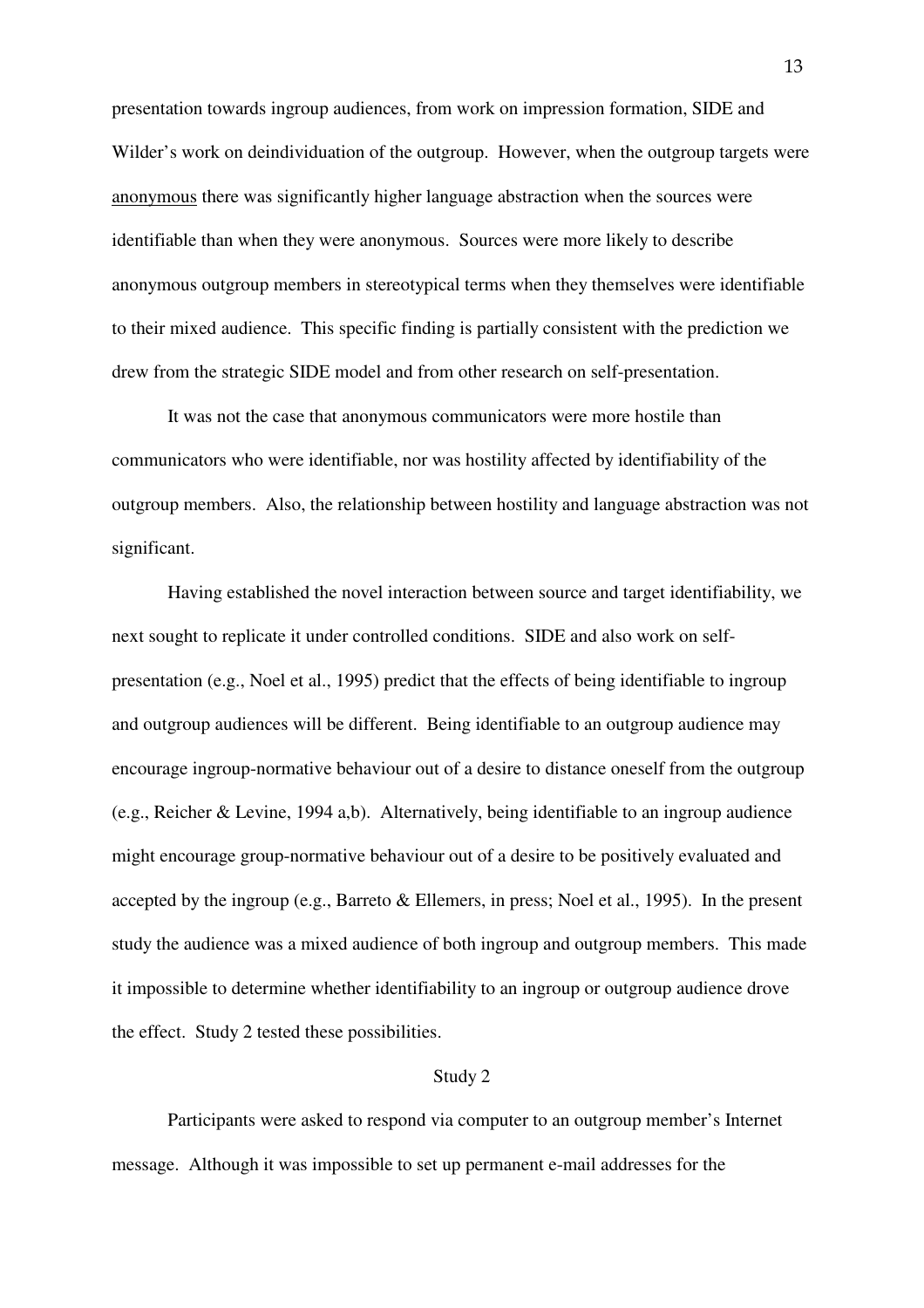participants, we required them to supply their name and country of residence. This allowed us to reproduce the Internet situation as closely as possible because a similar amount of biographical information is available in a person's name and country of residence as is available in an e-mail address. Also, supplying a name should produce similar feelings of accountability as would providing an e-mail address because it is still possible to trace communicators based on this information. If identifiability to an ingroup audience was responsible for the effect observed in Study 1 then we should replicate the interaction between source and target when the audience is composed solely of ingroup members (Study 2a). Alternatively, if identifiability to an outgroup audience is important, then we should replicate the effect when the audience is composed solely of outgroup members (Study 2b).

Study 2a

Method

#### **Participants**

 Participants were 44 male and female undergraduate psychology students at the Australian National University.

#### Materials and Procedure

The experiment consisted of three phases. In phase one, participants (in sessions of two to five people) were seated in the same room and were asked to complete a questionnaire. They were informed that they would to be asked to read a print-out of message that had been placed on the Internet by a member of a white-power group. They were informed that there were many Internet messages written by members and opponents of such groups. Participants were then asked: 'Could you please indicate (by circling the appropriate number), which group you feel you belong to'. Participants were asked to indicate whether they were not opposed or were opposed to white-power groups. No participants chose the first group.<sup>2</sup>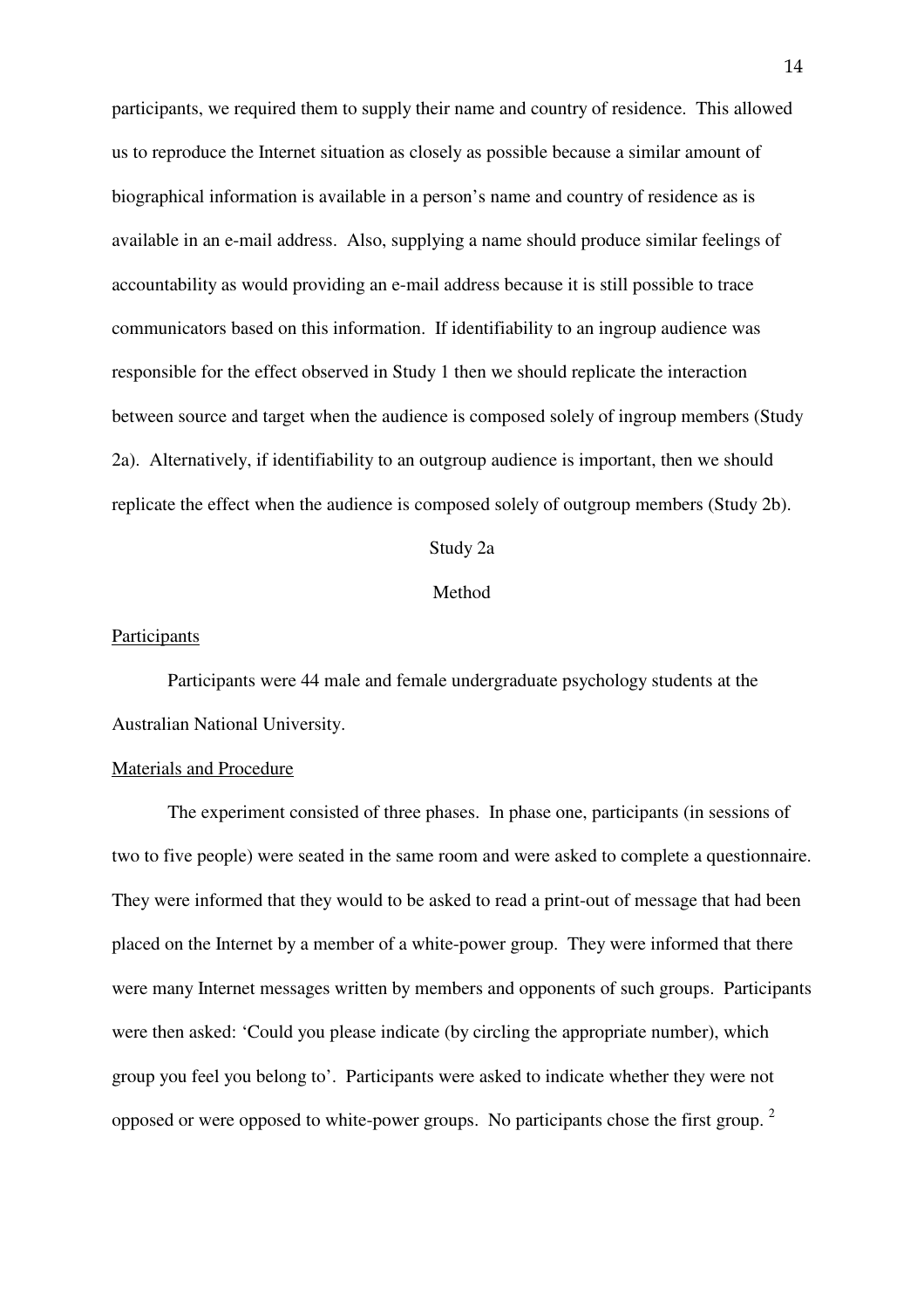After completion of the initial phase, participants were sent into individual cubicles and were seated in front of a Macintosh computer. The software package 'Teachtext', a basic word-processing program, was loaded so that the computer screen was blank and ready for typing. Participants were then given instructions and a copy of the message that had actually been written and placed on the Internet by a member of a white-power group.

 The message was very hostile towards racial groups other than whites. The author wrote that white people were the main victims of racism in today's society and that 'blacks' are responsible for this due to Affirmative Action and other means of equalising racial discrepancies in society. The writer asked his readers to stand up for themselves and not let blacks take over; to fight for the same treatment as blacks and fight to preserve what their forefathers have created. He asked them not to feel guilty for the past actions of whites because whites are the superior race.

Participants were told that the white-power group member had either (a) chosen to remain anonymous by not supplying his name and country (these participants were therefore unaware of the target's name or nationality), or (b) chosen to identify himself by supplying his name and country. The name 'Kevin Jackson' and country 'United States of America' were chosen because Internet users are more commonly male and American than they are members of alternative categories.

 Participants were given instructions to read the message carefully and after doing so, type a response to the message. They were asked specifically to comment on the behaviour and opinions of the group member who had written the message. Participants were also informed that their response would be seen only by a mailing list of people who are opposed to white-power groups. That is, they were identifiable to an ingroup audience.

Participants were randomly allocated to one of four possible conditions: participants were asked to supply their name and country and were (a) told that the white-power group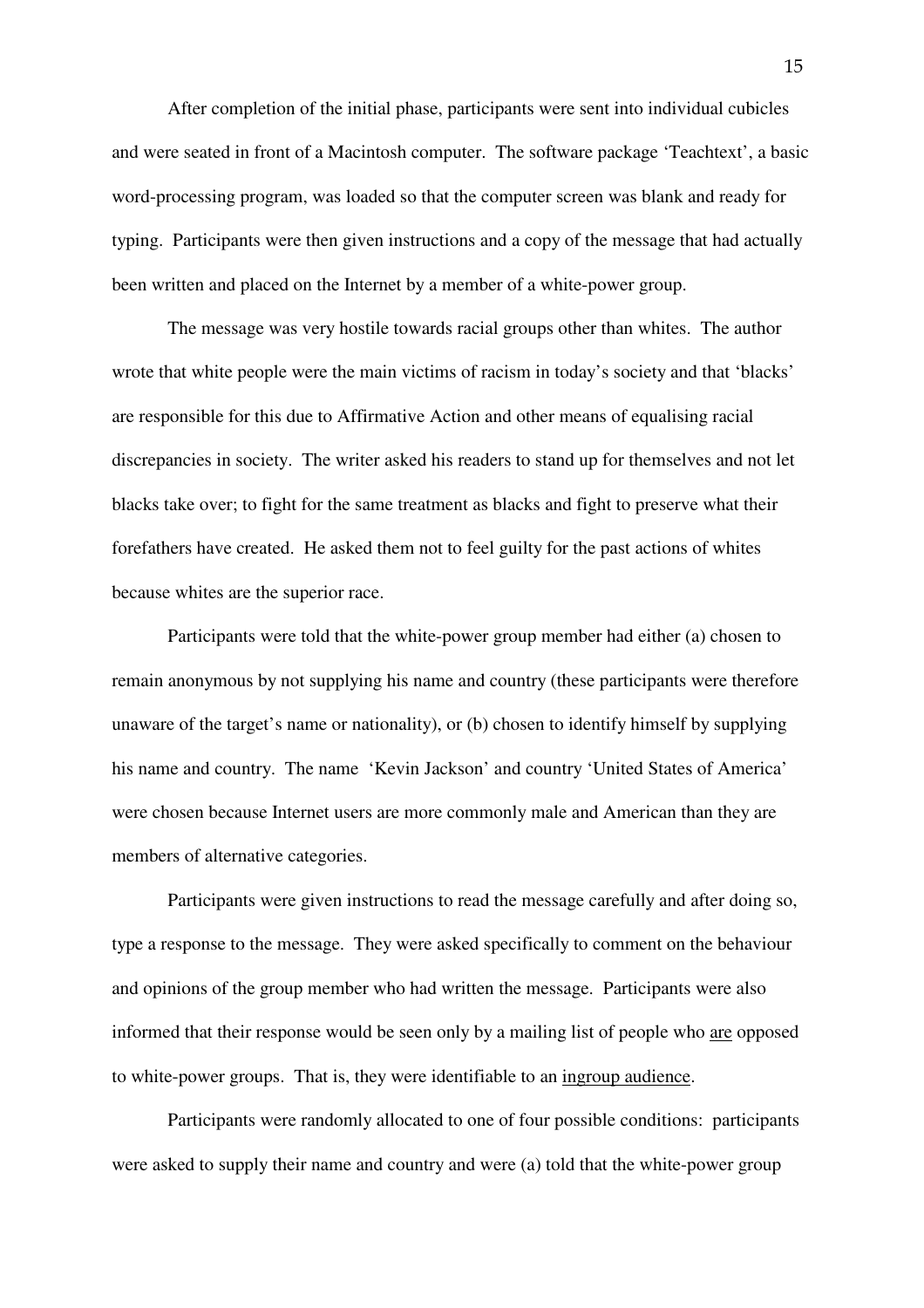member had also chosen to do so (identifiable/identifiable condition), or (b) were told that the white-power group member had chosen not to do so (identifiable/anonymous condition). Alternatively, participants were told that they did not have to supply their name and country but were (c) told that the white-power group member had chosen to do so (anonymous/identifiable condition) or (d) were told that the white-power group member had also chosen not to do so (anonymous/anonymous condition). Participants were given 10 minutes to write their response.<sup>3</sup>

#### Results

#### <<insert Figure 2 here>>

 Language abstraction was calculated as in Study 1. Results were entered in to a 2 (source: anonymous/identifiable) x 2 (target: anonymous/identifiable) between-subjects ANOVA and are presented in Figure 2. As hypothesised, the interaction between source and target was significant,  $F(1,40)=5.06$ ,  $p<.05$ . Also, the pairwise comparison in the outgroup anonymous condition was significant,  $t(20)=2.47$ ,  $p<0.05$ . Again, language abstraction was higher in the identifiable source condition (M=2.83) than the anonymous source (M=2.25) condition. No other pairwise contrasts were significant.

There was no main effect for source,  $F(1,40)=3.42$ ,  $p<0.07$ , and although this effect approached significance (Ms=2.44 in the anonymous condition versus 2.71 for the identifiable condition), it was substantially qualified by the significant interaction. Also, no main effect for target was found,  $F(1,40)$  < 1, ns.

Study 2b

Method

#### Participants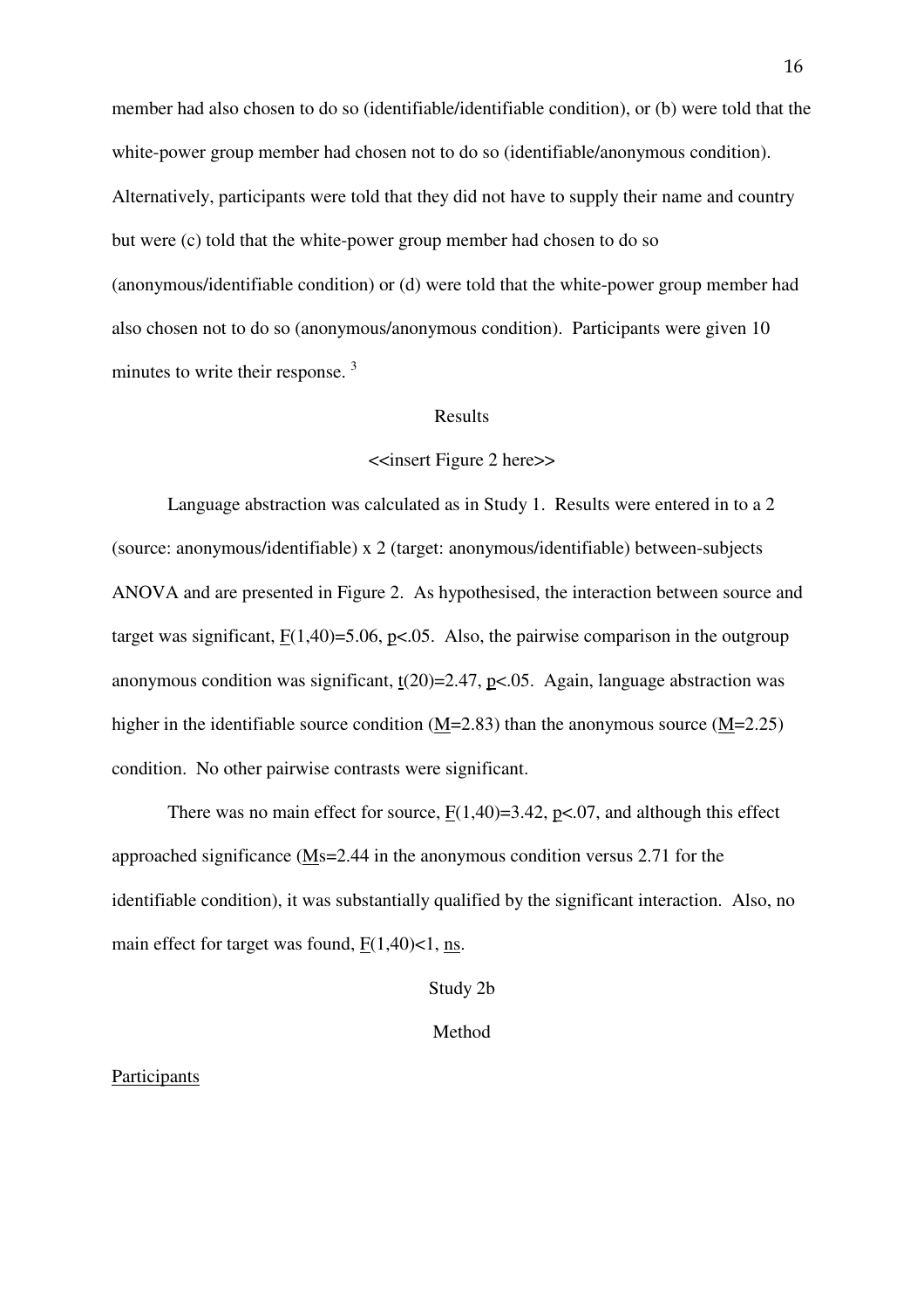Participants were 46 male and female undergraduate psychology students from the Australian National University. One participant was eliminated from the analysis because they indicated that they were 'not opposed to white-power groups'.

#### Materials and Procedure

 The procedure of Study 2b was identical to that of Study 2a, except that participants were informed that their responses would be read by an audience who were not opposed to white-power groups. That is, they were identifiable to an outgroup audience.

#### Results

 Results were entered into a 2 (source: anonymous/identifiable) x 2 (target: anonymous/identifiable) between-subjects ANOVA. Contrary to predictions, there was no interaction between source and target,  $F(1,42)$ <1, ns. There was also no main effect for source,  $F(1,42)$ <1, ns. and no main effect for target,  $F(1,42)$ <1, ns.

#### Discussion

 The results of Study 2a indicate that an ingroup audience is important in producing the effect of identifiability on language abstraction as observed in Study 1. The results of Study 2b however, cast doubt on the role of identifiability to an outgroup audience as a cause of increased language abstraction. When the audience was composed of ingroup members only, language was most abstract when the ingroup sources were identifiable and when the target outgroup member was anonymous. The processes which produce this phenomenon are the focus of the remainder of this report.

 As previously mentioned, people who are identifiable to other ingroup members may act in a more group-normative manner for strategic reasons such as a desire to be positively evaluated by the ingroup (e.g., Noel et al., 1995) or because they do not identify with the group (e.g., Barreto & Ellemers, in press). Further, participants who are identifiable may feel more 'pressured' to adhere to the norms of the group because they are accountable for what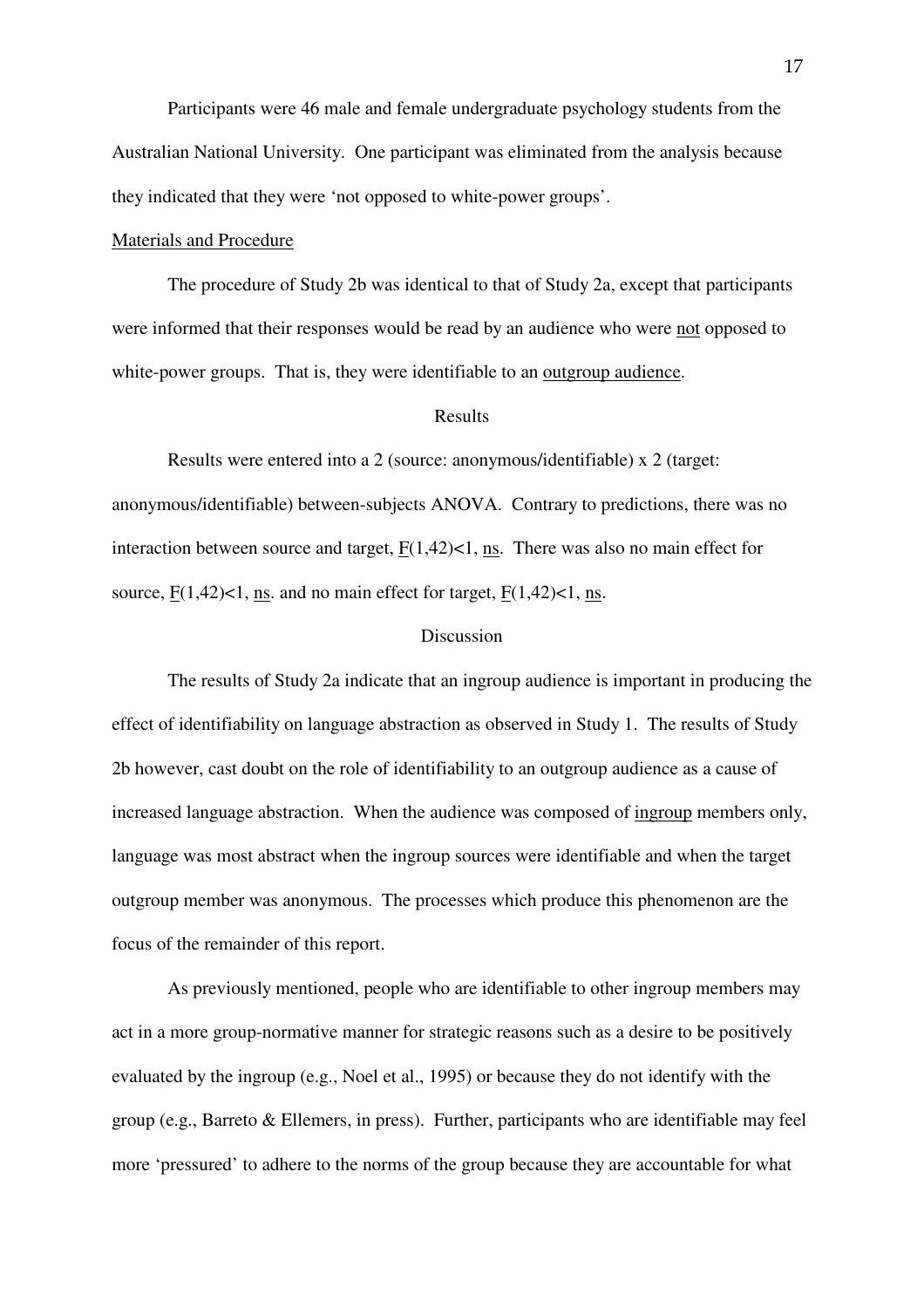they say (e.g., Reicher et al., 1995; Spears & Lea, 1994). Whether or not accountability comes into play when responses are identifiable to an ingroup audience, however, remains to be tested. The common feature of these explanations is that they pose strategic or selfpresentational motivations for communicators to use group-normative language.

 Study 3 was designed to test these possibilities. One minor limitation we must place on the scope of our results so far is that we have no real explanation of why the effects that we have obtained and explained are only found with anonymous targets. However, it is possible that an identifiable outgroup member might be individuated and thus be perceived as less prototypical of the group. As such, individuation of the target might make conditions interpersonal rather than intergroup conditions, thus making intergroup effects less probable.<sup>4</sup> In this study, we therefore omitted the identifiable target condition.

In addition to writing their messages, participants in Study 3 were given the option to add further points to their descriptions. The rationale was that if identifiable participants are more concerned about their personal evaluation, they will wish to clarify their position as clearly as possible to their audience, meaning that they may add to their original message. We therefore expected an increased sense of accountability, increased stereotypical language use and increased clarifying points under conditions of identifiability to the ingroup. In Study 3 we also employed additional measures of stereotyping in order to examine the relationship between the use of linguistic strategies of stereotyping before an audience and traditional measures of stereotyping taken in the absence of an audience.

#### Study 3

#### Method

#### **Participants**

 Participants were 34 male and female undergraduate psychology students from the Australian National University.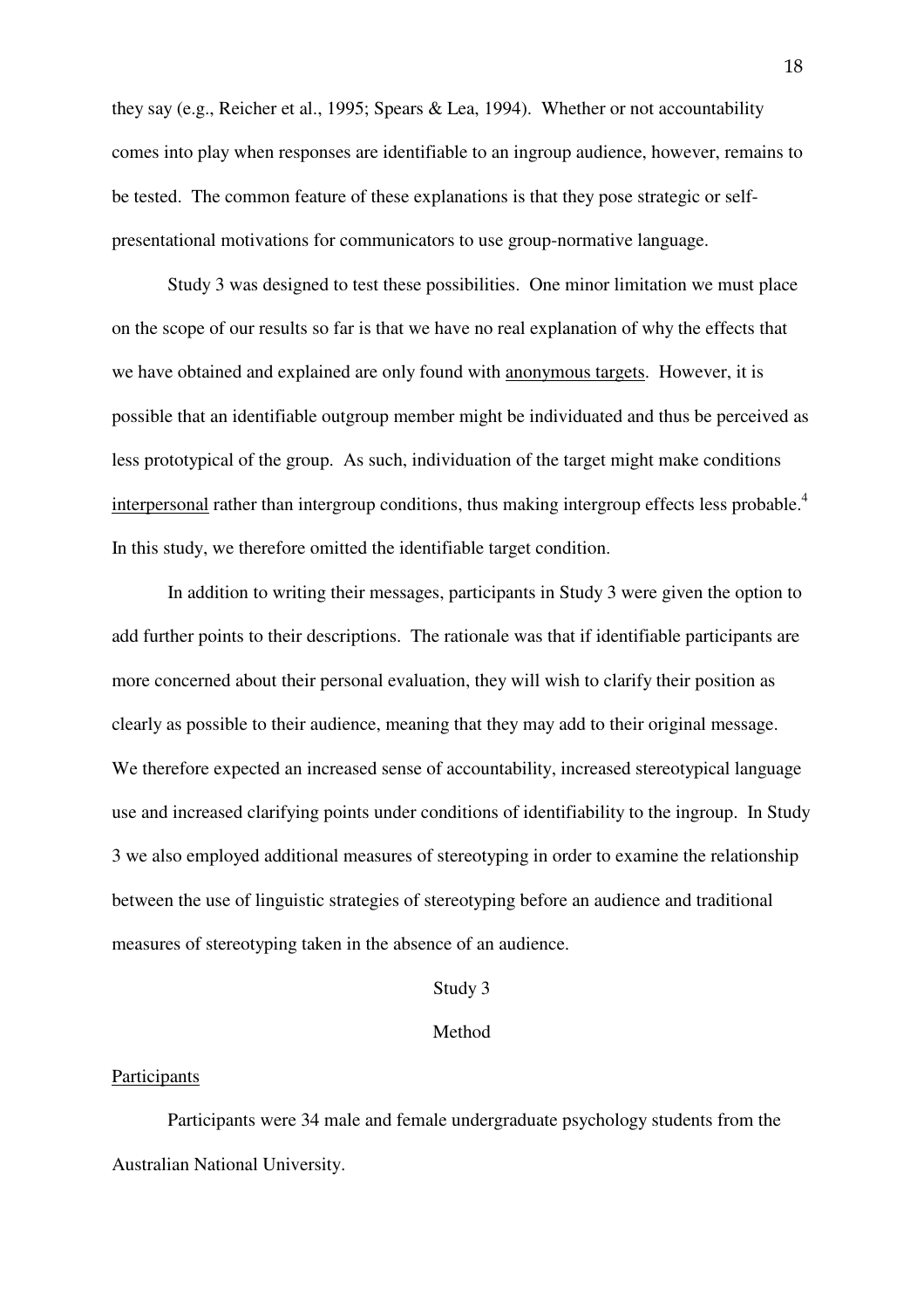#### Materials and Procedure

 Phase one of this experiment was exactly as in Study 2a for an ingroup audience. In phase two, however, all participants were informed that the white-power group member had chosen to remain anonymous and had supplied no personal information. After participants had composed their messages, they were asked to stop and await further instructions. The experimenter went to each cubicle individually and gave each participant a print-out of the response they had just written. The following instructions were given:

 Thank you for writing your message. As you know, it will be sent to a mailing list consisting of people who oppose white-power, racist groups. Before it is sent however, I would like to give you a few minutes to add any further points to your message. You may have some additional comments to make. I would like you to read what you have already written and please make any additions to your message on the blank screen in front of you. However, do not

type anything until I ask you. Please re-read your message now.

After one minute had elapsed, participants were then informed that they would have a few minutes to type their additional comments. Participants were then asked to begin typing their additional comments and were asked to stop typing after three minutes had elapsed. If they had no further comments to make they were asked to indicate this by typing "no additional comments".

 Participants were then asked to return to their places in the main experimental room where they were asked to complete a final questionnaire that was not to be seen by their audience. The following questions were designed to assess participants' accountability and other possible related effects. The measures included a direct measure of accountability: "How personally accountable did you feel for what you had written in your response to the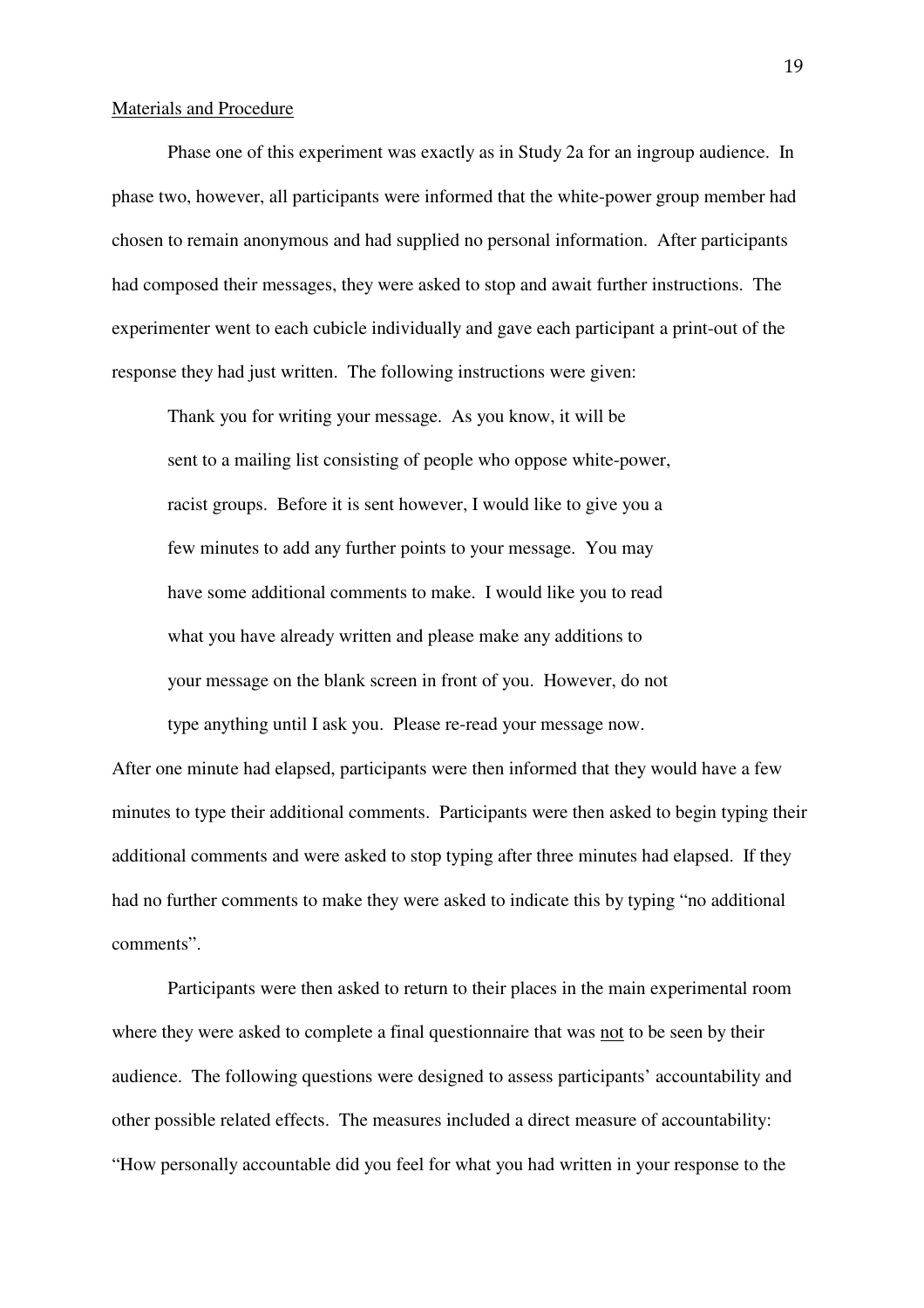message?". There were also a variety of other measures relating to the accuracy of the message as a statement of their own views, expected agreement with the ingroup, importance of agreement, importance of the task and how seriously the task was taken. Each participant was asked to respond by indicating on a nine point scale (one being 'not at all' and nine being 'extremely'). We were simply attempting to explore different aspects of participants' feelings related to the task and how identifiability might impact upon them.

 The next series of questions were stereotyping questions, specifically designed to assess the correlation between the strategic use of language to stereotype in front of an audience and more traditional measures of stereotyping in the absence of audience evaluation. The questions involved examining the typicality of the target as a white-power group member, expectations of the outgroup as a whole, consensuality of views about the outgroup as an entity, distinctiveness of the outgroup and also a list of traits (taken from frequently used adjectives to describe the target in Studies 1, 2a and 2b), on which to rate the target outgroup member. The scales were from one to nine, and there were nine questions. Finally, participants were also asked how strongly involved they felt about the issue of racism.

#### Results

 Results for language abstraction were entered into a two group (source: anonymous/identifiable) between-subjects ANOVA. As hypothesised, there was a significant difference in language abstraction such that abstraction was higher in the identifiable  $(M=2.76)$  versus the anonymous condition  $(M=2.45)$ ,  $t(32)=2.14$ ,  $p<0.05$ , thus replicating the effect observed in Studies 1 and 2a.

 It was further found that identifiable communicators felt more personally accountable  $(M=7.65)$  than anonymous communicators  $(M=6.41)$ ,  $t(32)=2.40$ ,  $p<0.05$ , on the item "how personally accountable did you feel for what you had written in your response to the message?". None of the other items differed between the two conditions. Anonymous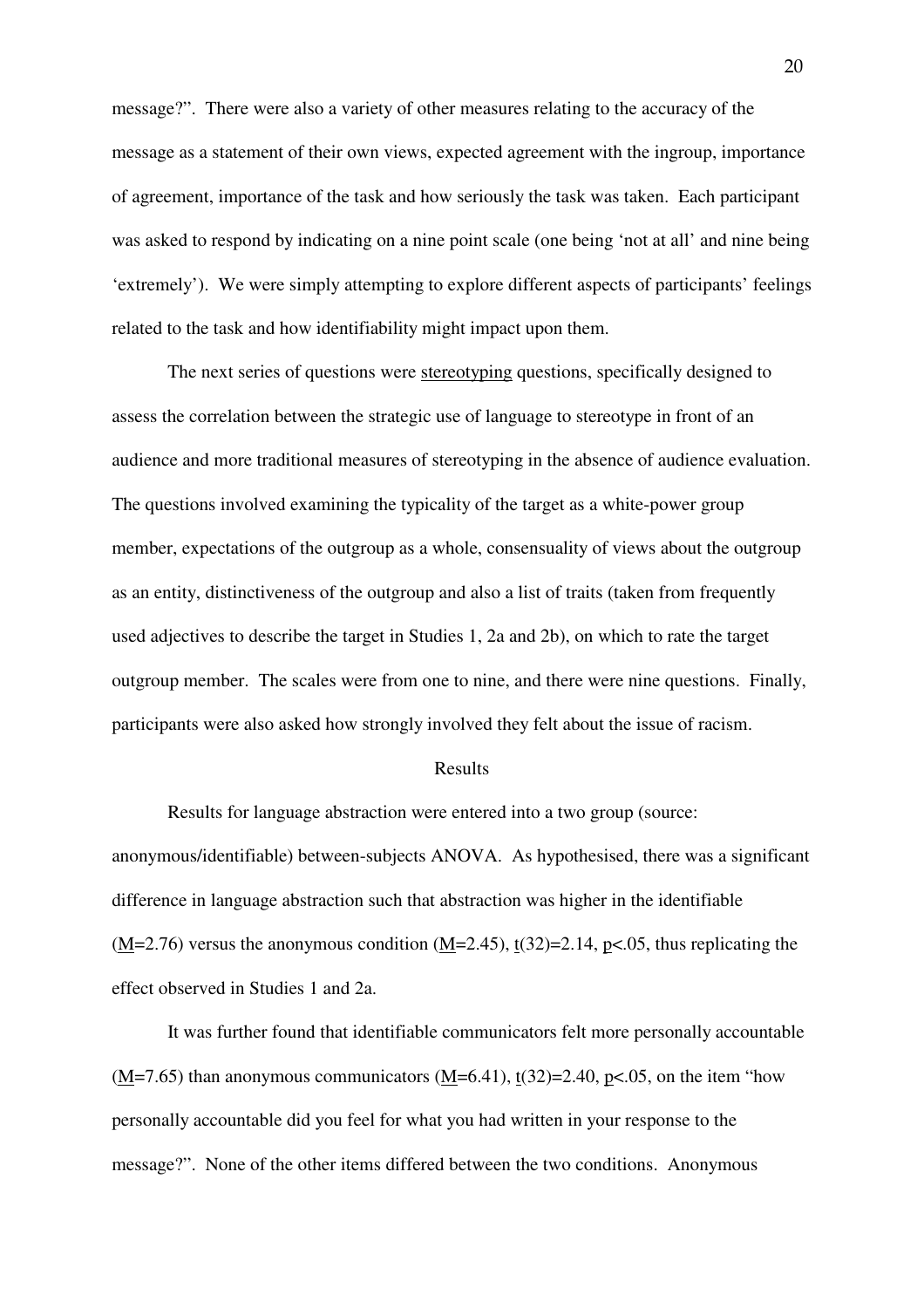communicators also felt more strongly about the racism issue (M=7.29) than those who were identifiable  $(M=6.29)$ ,  $t(32)=2.51$ ,  $p<0.05$  according to measures on the item "when you were composing your message, how strongly involved did you feel regarding the issue of racism?". Thus, identifiability increased language abstraction and accountability but there was a decrease in participants' strength of feeling about the issue. However, neither factor mediated the effect. We therefore explored the possibility that the effect of identifiability on language abstraction was mediated by the interaction of feelings of accountability and a lack of strength of feeling about the issue. We constructed the interaction term by dividing accountability by strength of feeling.

 There was a significant relationship between identifiability and the proposed mediator,  $\beta = .58$ ,  $SE\beta = .09$  p<.01. There were also significant relationships between identifiability and language abstraction,  $\beta = 0.35$ ,  $\text{SE}_{\beta} = 14$ ,  $\text{pc}, 05$ , and between the proposed mediator and language abstraction,  $\underline{B} = .36$ ,  $\underline{SE} = .23$ ,  $\underline{p} < .05$ . When the proposed mediator was added to the equation with identifiability the relationship between identifiability and language abstraction was obviated,  $\beta = 0.22$ ,  $SE\beta = 0.18$ ,  $p < 0.3$ . Therefore, an interaction between accountability and lack of strength of feeling about the issue mediated the relationship between identifiability and language abstraction.

 It was also found that twice as many additions were made in the identifiable condition (M=1.18 additions per person, and 20 additional points overall) than in the anonymous condition (M=0.59 additions per person, and 10 additional points made overall). However, this mean difference was not statistically significant,  $t(32)=1.56$ ,  $p<15$  by t-test or a range of non-parametric tests. Also, none of the responses to the stereotyping items taken separately correlated significantly with language abstraction and they did not constitute a reliable scale. All correlation coefficients were less than .16.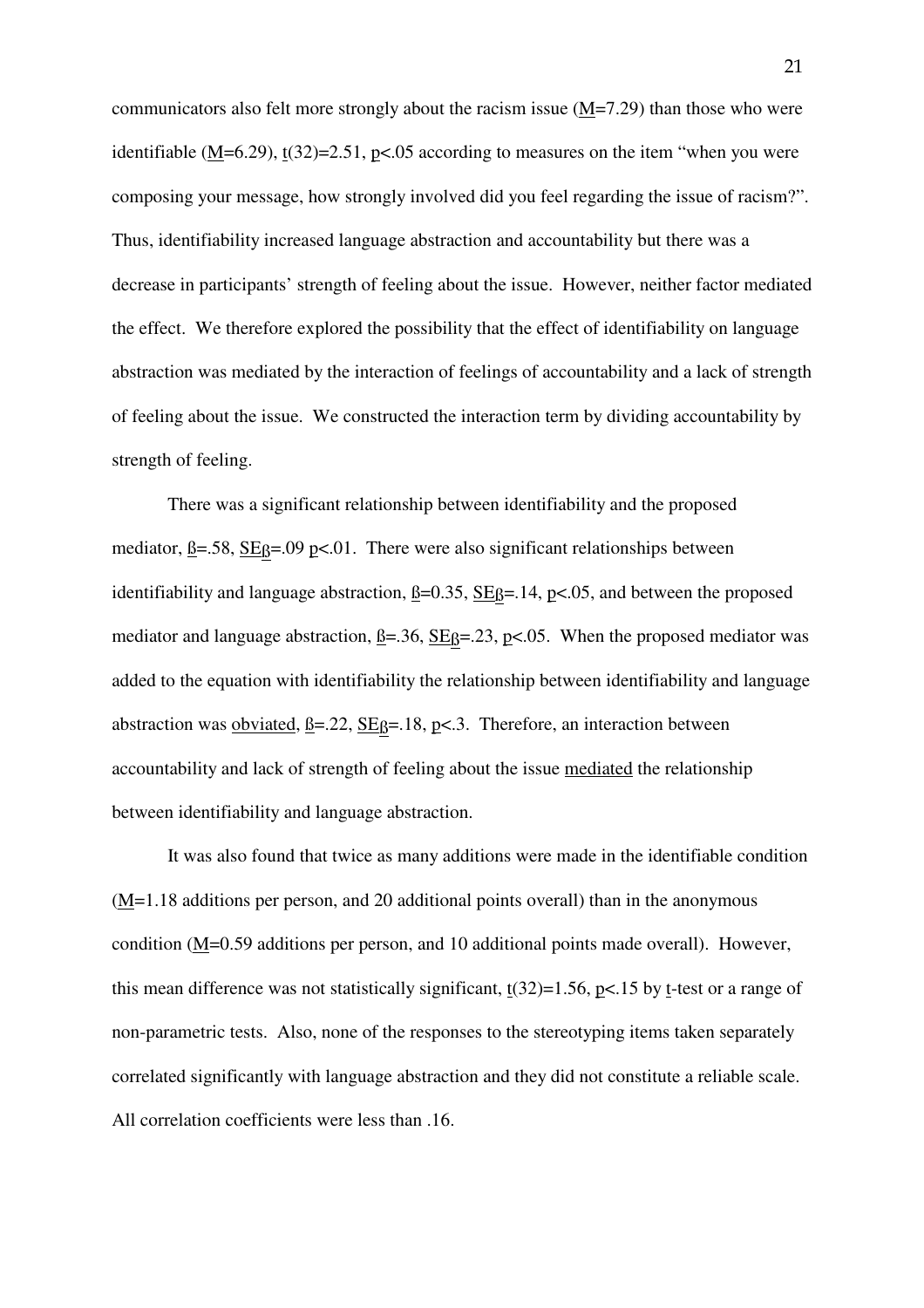#### Discussion

 The results revealed a significant difference in language abstraction such that, as hypothesised, identifiable communicators used higher levels of stereotypical language to describe the outgroup target than did anonymous communicators. Overall, identifiable communicators felt more accountable about performing the task but less strongly about the issue. A mediational analysis suggested that the interaction between these two variables was responsible for variations in language use. It should be noted here that none of the other measures differed across conditions. We acknowledge that these may have been rather indirect measures.

 These findings are therefore in line with general claims made by SIDE about the strategic consequences of identifiability to a group (e.g., Reicher et al., 1995). Based on the findings of the current research, it is clear that there are strategic, self-presentational concerns for communicators if they are identifiable to an audience. This research extends the SIDE model by demonstrating the importance of identifiability to the ingroup not only as a means of resisting the outgroup (Reicher et al., 1998), but also because identifiability brings about heightened feelings of accountability to the ingroup. This accountability teamed with a lack of strength of feeling about the issue encourages behaviour that is normative for the group. The results are also consistent with research by Noel et al. (1995), indicating that selfpresentational motivations are affected by the group membership status of participants and that self-presentational motivations appear to drive identifiable participants' increased groupnormative behaviour.

 Results also showed that there was no relationship between traditional, explicit measures of stereotyping and language abstraction on one hand, and either identifiability or explicit stereotyping measures on the other. It is important to note that in Study 3 the participants' responses on the explicit stereotyping measures were not seen by the ingroup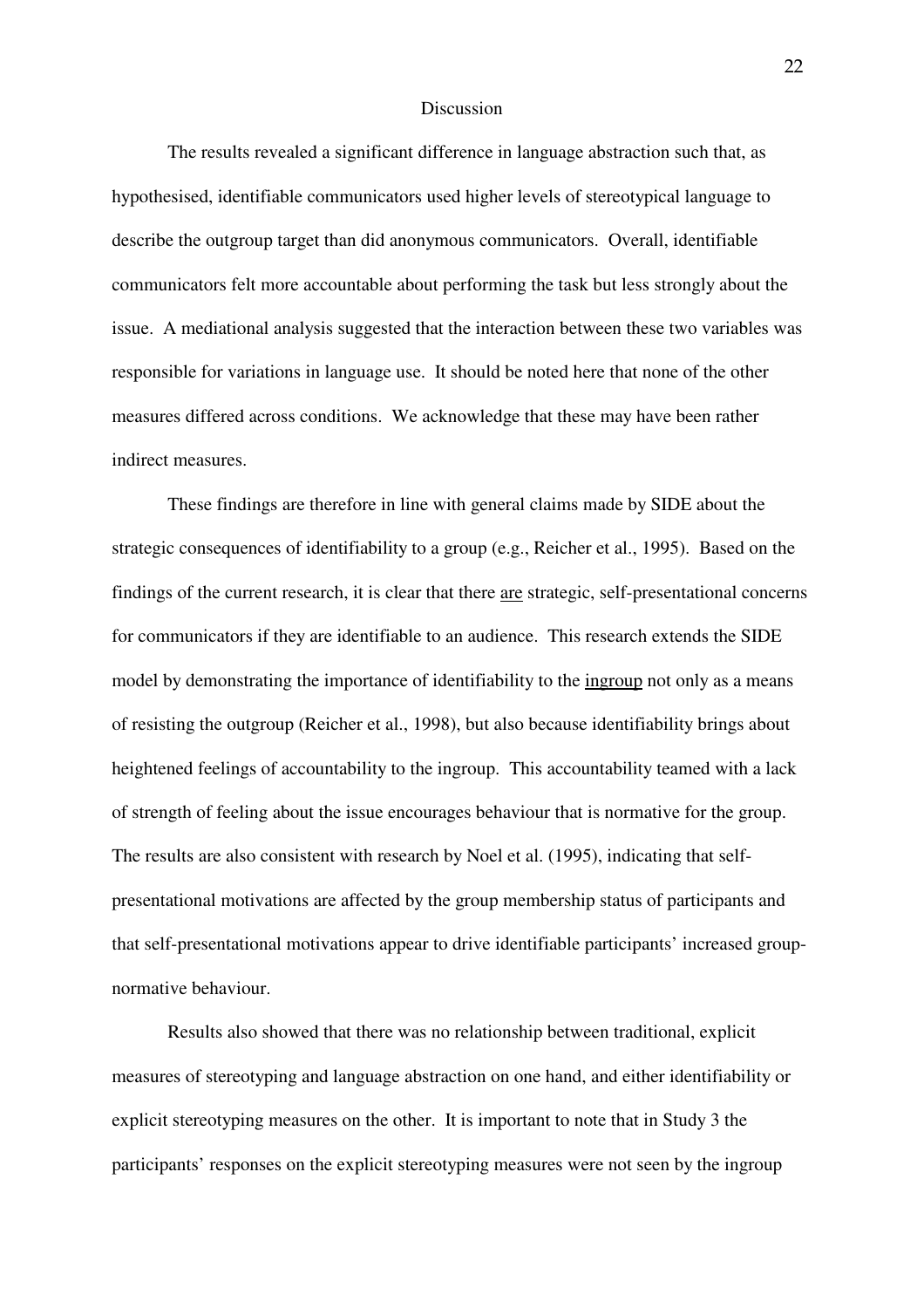audience. It may have been that the public presentation of the message attenuated any correlation between language abstraction and traditional stereotyping measures.

However, the lack of any correlation remains interesting, given that language abstraction is strongly linked to stereotypical expectations, both theoretically and empirically (e.g., Arcuri et al., 1993; Maass et al., 1989, 1995, 1996; Wigboldus, Semin & Spears, 2000). The null correlation is nonetheless consistent with recent research suggesting that language abstraction is dissociable from traditional stereotyping measures (e.g. Franco & Maass, 1996, 1999). It also shows that although identifiability affects language with an ingroup audience, it does not affect participants' attitudes expressed in the later and more private communicative context involving only the participant and experimenter.

#### General Discussion

This research has attempted to apply the strategic dimension of the SIDE model to CMC, investigating general group processes and the specific impact of CMC on communication. Overall, the three studies reported in this paper have established and replicated a novel effect of identifiability on behaviour. The results show that ingroup members are more likely to describe anonymous outgroup members abstractly when they themselves are identifiable to an ingroup audience in a CMC setting. This does not occur when they are only identifiable to an outgroup audience. That is, ingroup members describe outgroup members more abstractly, or more in line with their own group norms, when they are identifiable to members of their own group. It is important to note that we have replicated this effect in both an archival setting (Study 1) and empirically (Studies 2a and 3). This is therefore not only a novel finding; it is also a robust finding.

 These results extend the SIDE model in that they demonstrate the importance of identifiability to an ingroup audience in the strategic expression of views to that audience. We have shown that being identifiable to an ingroup audience not only enables group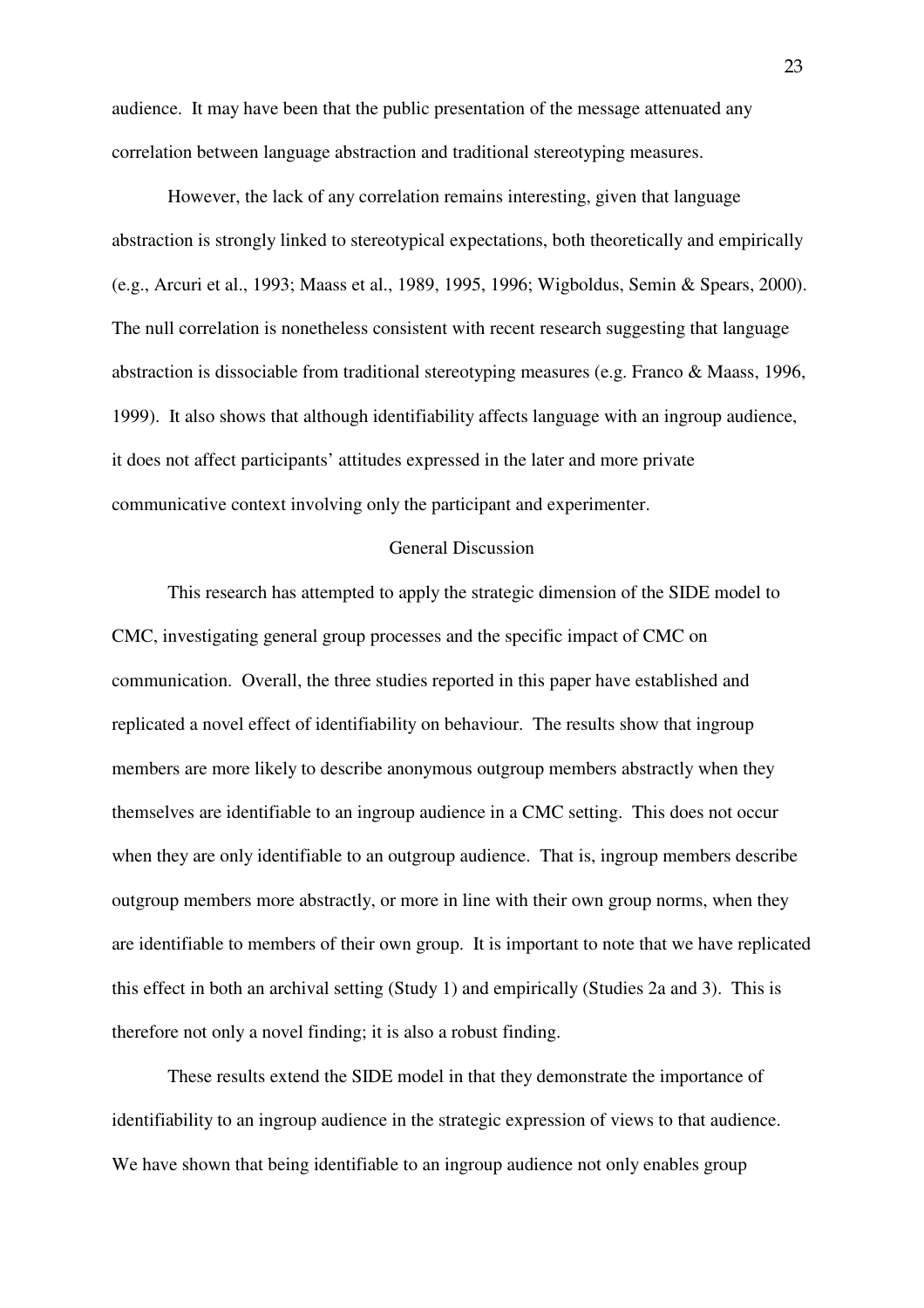members to resist the outgroup as was demonstrated by Reicher et al. (1998). It also enables group members to enact their identity in order to be accepted and favoured by the group. The language they use reflects these motivations.

 This finding is certainly consistent with previous research indicating that strategic motivations affect language abstraction (see Maass et al., 1996; Webster et al., 1997). However, in future research, it would be important to establish if and when this is related to explicit awareness and also if and when abstract language use is the result of explicit strategic processes.

 These studies also show that identifiability affects accountability and that identifiability affects language abstraction but that identifiability does not seem to affect explicit stereotyping. Also, explicit stereotyping measures are unrelated to language abstraction. The intriguing question we are left with is: are the effects of identifiability on accountability and language abstraction related? It appears that they are not directly related but they may be related through the interaction of accountability and a lack of strength of feeling about the issue.

 It is useful to speculate about what this interaction might mean. Perhaps it can be best explained by the construct we will call obligation (see also McGarty, Taylor & Douglas, in press). It appears that feelings of accountability teamed with low strength of feeling about an issue increases the propensity for communicators to act in line with the appropriate or expected group norm. Feeling obligated to act in line with the norms of an ingroup might therefore be different from feeling committed to the norms. This is not the case here because those acting more in line with group norms did not feel strongly about the issue. It also may be different to feeling compelled to obey the dictates of the group. Turner et al. (1987) argue that this kind of pressure to comply emerges from a powerful outgroup. It is possible to speculate from the results of Study 3 that neither commitment nor compulsion were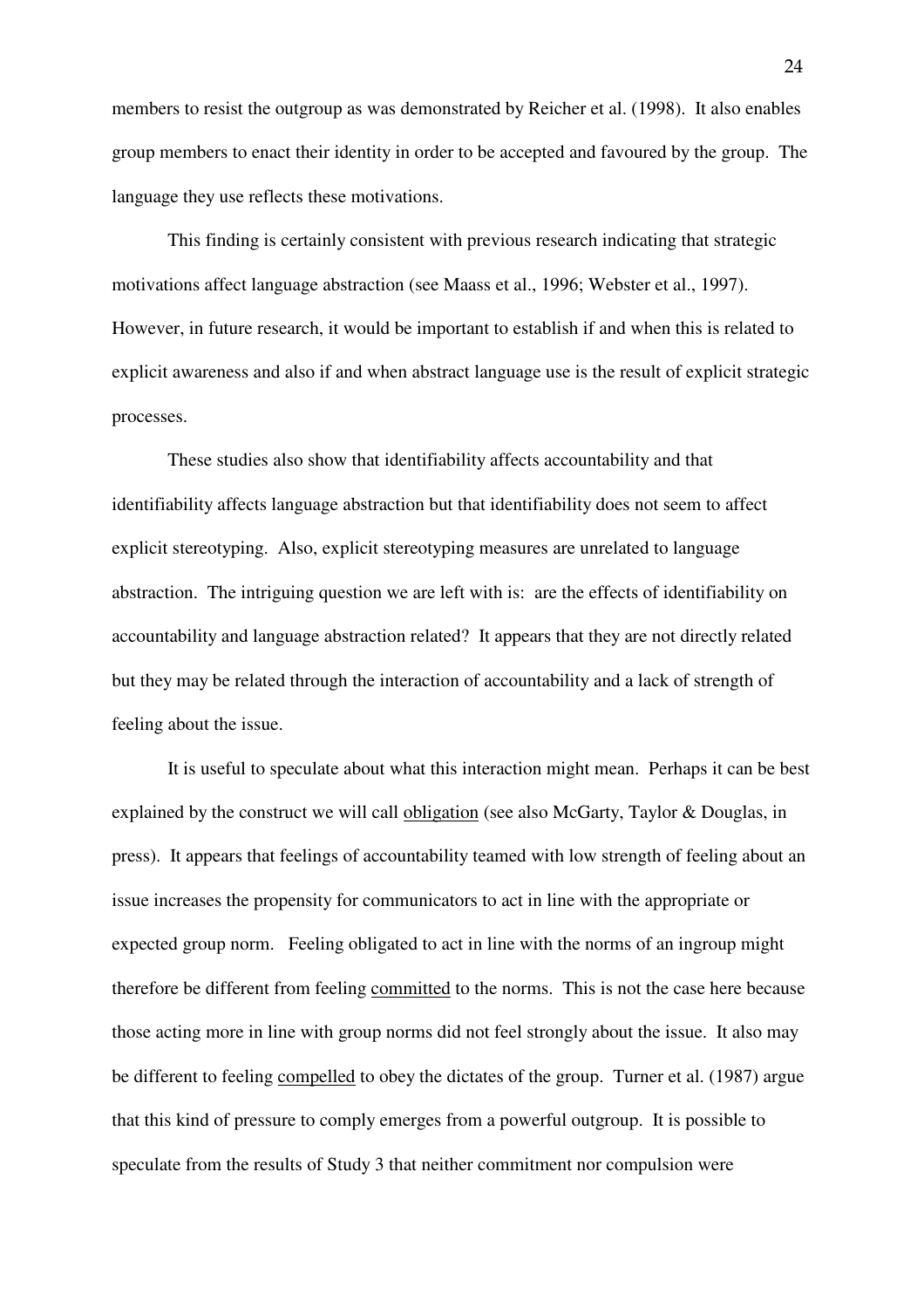responsible for differences in language use, but perhaps a process which involved features of both phenomena occurred.

 It is also important not to dismiss the possibility that group relations between participants and experimenters drove some of the effects obtained. According to Reicher et al. (1998) it is possible that participants behave as they do (in this case in an anti-racist manner) because they feel that their responses are identifiable to the experimenters, who were anti-racist, although may be perceived as a powerful outgroup. This point cannot be taken lightly. It is important to note that in Study 1 however, where we initially observed the identifiability/language abstraction effect, there were no experimenters present. Also, group relations between experimenters and participants were constant across Studies 2a, 2b and 3 but the identifiability effect was only present with an ingroup audience. Further, our recent empirical investigations show that where participants are guaranteed that under no circumstances will the experimenter be able to link their responses to them personally, the identifiability effect is still replicated (Douglas & McGarty, 2000). It is therefore unlikely that experimenter/participant relations were responsible for the results outlined in this paper.

 Overall, the current research has made substantial progress in extending our knowledge of the effects of identifiability on communication in CMC and provides a useful extension to the SIDE model in the realm of Internet identifiability. It also establishes the importance of identifiability to ingroup audiences in the expression of group-normative responses about outgroups. Identifiability to an ingroup audience is not only useful in enabling group members to resist powerful outgroups, but also in encouraging people to claim and enact their identity in order to be accepted by the ingroup.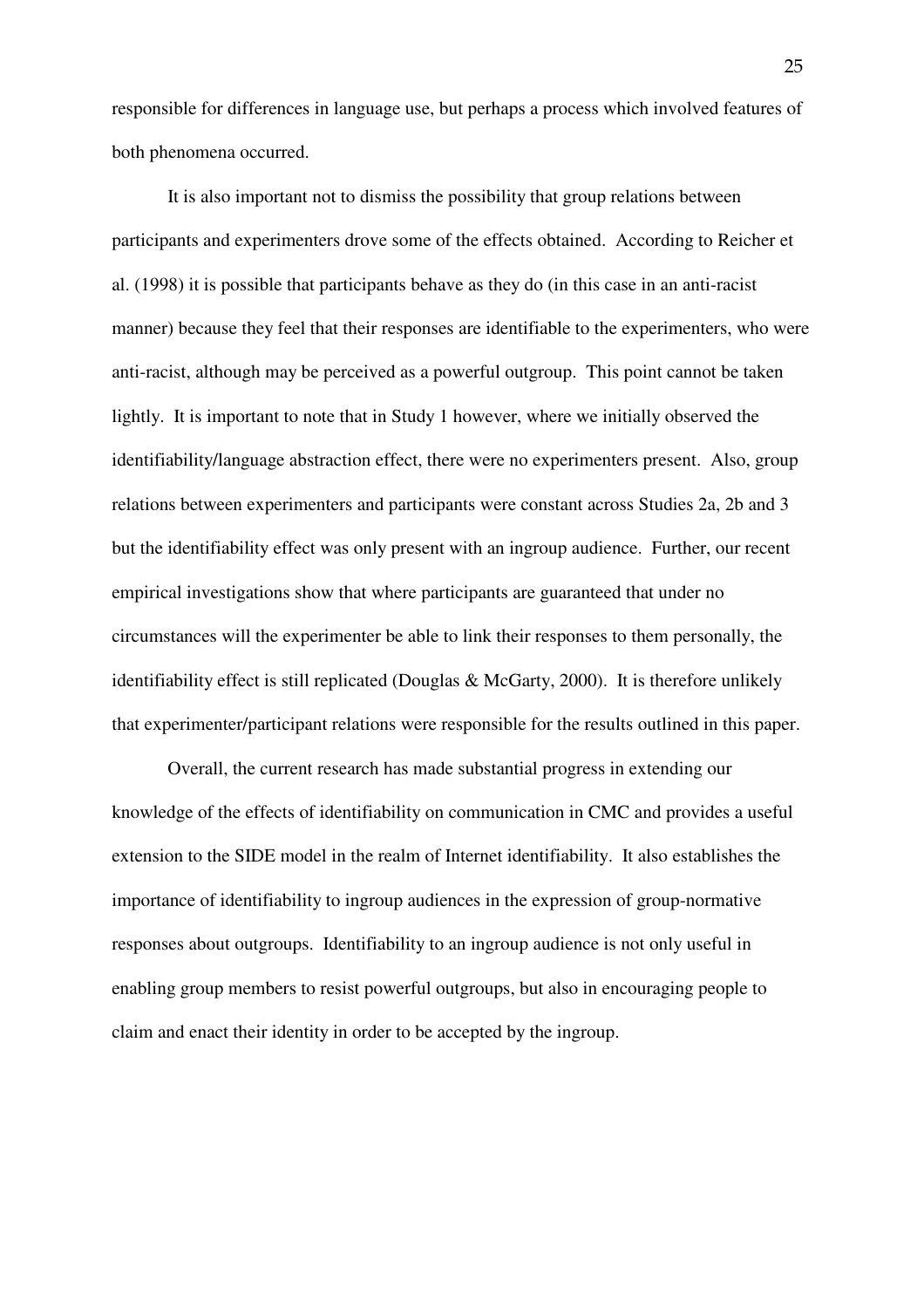#### References

 Arcuri, L., Maass, A., & Portelli, G. (1993). Linguistic intergroup bias and implicit attributions. British Journal of Social Psychology, 32, 277-285.

 Baron, R.M., & Kenny, D.A. (1986). The moderator-mediator variable distinction in social psychological research: Conceptual, strategic, and statistical considerations. Journal of Personality and Social Psychology, 51, 1173-1182.

Barreto, M., & Ellemers, N. (in press). You can't always get what you want: Social identity and self-presentational determinants of the choice to work for a low status group. Personality and Social Psychology Bulletin.

Brewer, M.B. (1988). A dual process model of impression formation. In T.K. Srull &

R.S. Wyer Jr. (Eds.), Advances in social cognition: Vol. 1. Hillsdale NJ: Lawrence Erlbaum.

Chester, A. (1996, November). Braving the flames: Aggression and the internet.

Paper presented at the Media and Ethnic Conflict Conference, Melbourne, Australia.

 Deiner, E. (1980). Deindividuation: The absence of self-awareness and self regulation in group members. In P. Paulus (Ed.), The psychology of group influence. Hillsdale, NJ: Erlbaum.

Douglas, K.M., & McGarty, C. (2000). Internet identifiability and beyond: A model of the effects of identifiability on communicative behavior. Manuscript submitted for publication.

 Duval, S., & Wicklund, R.A. (1972). A theory of objective self-awareness. New York: Academic Press.

Dyer, R., Green, R., Pitts, M., & Millward, G. (1995). What's the flaming problem? CMC - deindividuating or disinhibiting? In M.A.R. Kirby, A.J. Dix and J.E. Finlay (Eds.). People and computers X. Cambridge UK: Cambridge University Press.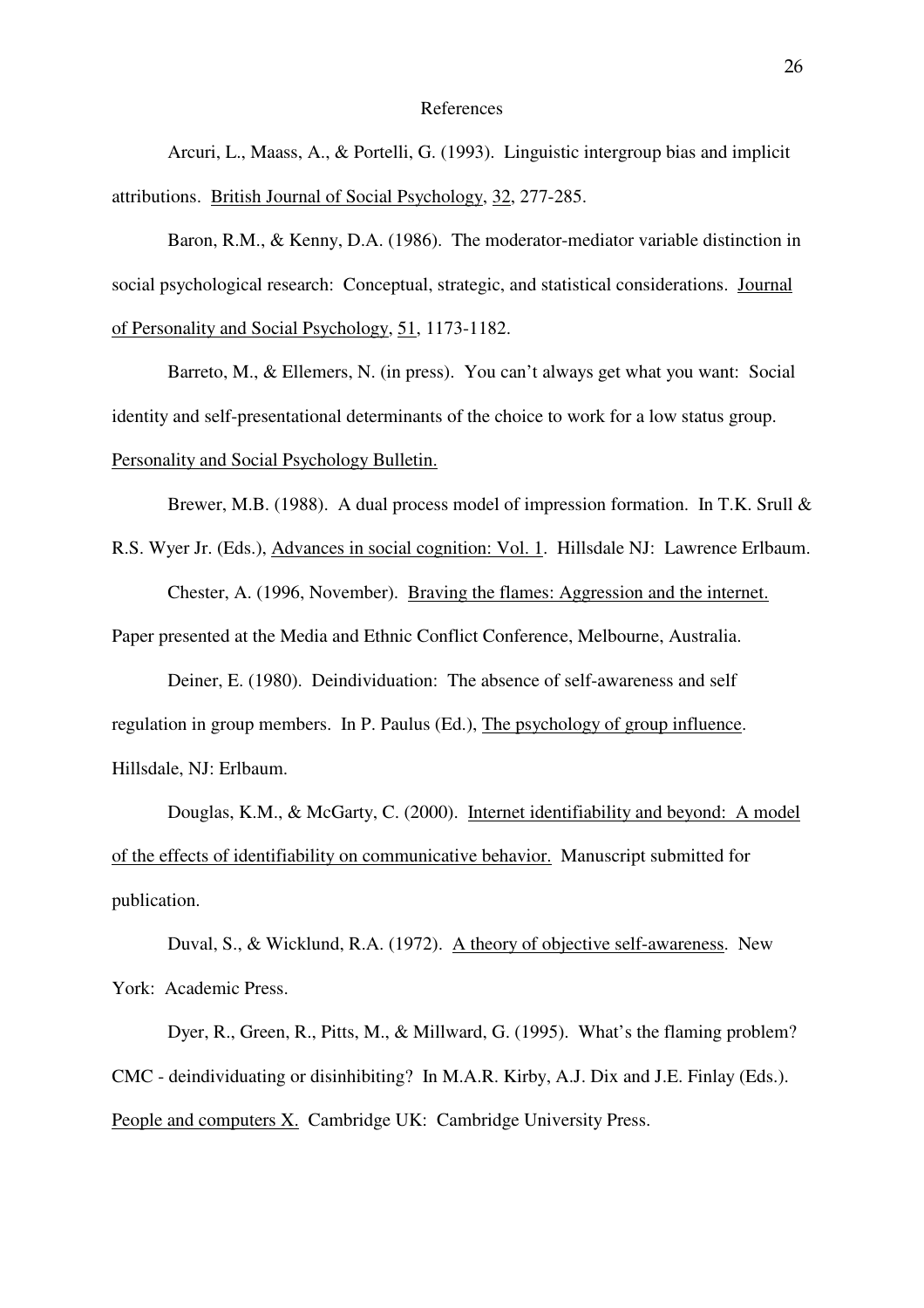Finholt, T., & Sproull, L.S. (1990). Electronic groups at work. Organization Science, 1, 41-64.

 Fiske, S.T., & Neuberg, S.L. (1990). A continuum of impression formation, from category-based to individuating processes: Influences of information and motivation on attention and interpretation. In M.P. Zanna (Ed.). Advances in Experimental Social Psychology: Vol. 23. New York: Random House.

 Franco, F.M., & Maass, A. (1996). Implicit versus explicit strategies of out-group discrimination. The role of intentional control in biased language use and reward allocation. Journal of Language and Social Psychology, 15, 335-359.

Franco, F.M., & Maass, A. (1999). Intentional control over prejudice: When the choice of the measure matters. European Journal of Social Psychology, 29, 469-477.

 Karpinski, A., & von Hippel, W. (1996). The role of the linguistic intergroup bias in expectancy maintenance. Social Cognition, 14, 141-163.

 Kiesler, S., Siegel, J., & McGuire, T.W. (1984). Social psychological aspects of computer-mediated communication. American Psychologist, 39, 1123-1134.

 LeBon, G. (1895, trans. 1947). The crowd: a study of the popular mind. London: Ernest Benn.

 Lea, M., O'Shea, T., Fung, P., & Spears, R. (1992). 'Flaming' in computer-mediated communication. Observations, explanations, implications. In M. Lea (Ed.), Contexts of computer-mediated communication. New York: Harvester Wheatsheaf.

 Lea, M., & Spears, R. (1991). Computer-mediated communication, deindividuation and group decision-making. International Journal of Man-Machine Studies, 34, 283-301.

 Lea, M., & Spears, R. (1995). Love at first byte? Building personal relationships over computer networks. In J.T. Wood & S. Duck (Eds.), Under-studied relationships: off the beaten track. Understanding relationship processes: Vol. 6. Thousand Oaks, CA: Sage.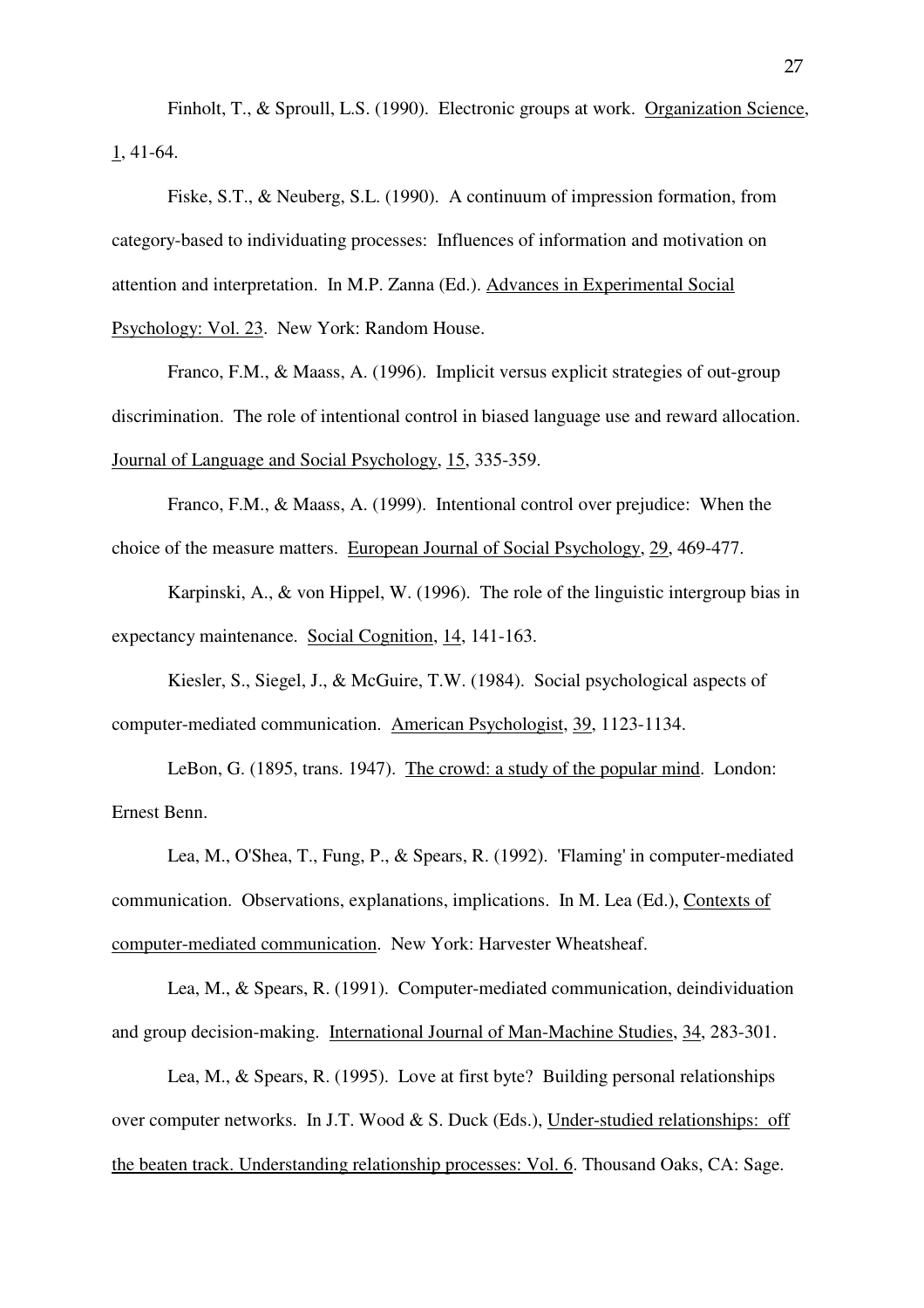Leyens, J.P., Yzerbyt, V., & Schadron, G. (1994). Stereotypes and social cognition. London: Sage.

 Maass, A., and Arcuri, L. (1992). The role of language in the persistence of stereotypes. In G.R. Semin and K. Fiedler (Eds.), Language, interaction and social cognition London: Sage.

 Maass, A., Milesi, A., Zabbini,S., & Stahlberg, D. (1995). Linguistic intergroup bias: Differential expectancies or in-group protection? Journal of Personality and Social Psychology, 68, 116-126.

 Maass, A., Ceccarelli, R., & Rudin, S. (1996). Linguistic intergroup bias: Evidence for an in-group-protective motivation. Journal of Personality and Social Psychology, 71, 512- 526.

 Maass, A., Salvi, D., Arcuri, A., & Semin, G. (1989). Language use in intergroup contexts: The linguistic intergroup bias. Journal of Personality and Social Psychology, 57, 981-993.

McGarty, C., Taylor, N., & Douglas, K.M. (in press). Between commitment and compulsion: Obligation and the strategic dimension of SIDE. Proceedings of the colloquium: SIDE issues centre stage: Current research on de-individuation. Amsterdam, The Netherlands,  $30^{th}$  June -  $2^{nd}$  July 1999. Amsterdam: Royal Netherlands Academy of Arts and Sciences.

McKenna, K.Y.A., & Bargh, J.A. (1998). Coming out in the age of the Internet: Identity "demarginalization" through virtual group participation. Journal of Personality and Social Psychology, 75, 681-694.

MIDS (1997). Matrix Information and Directory Services  $3<sup>rd</sup>$  internet survey. Available at http://www3.mids.org/mn/601/demo9510.html.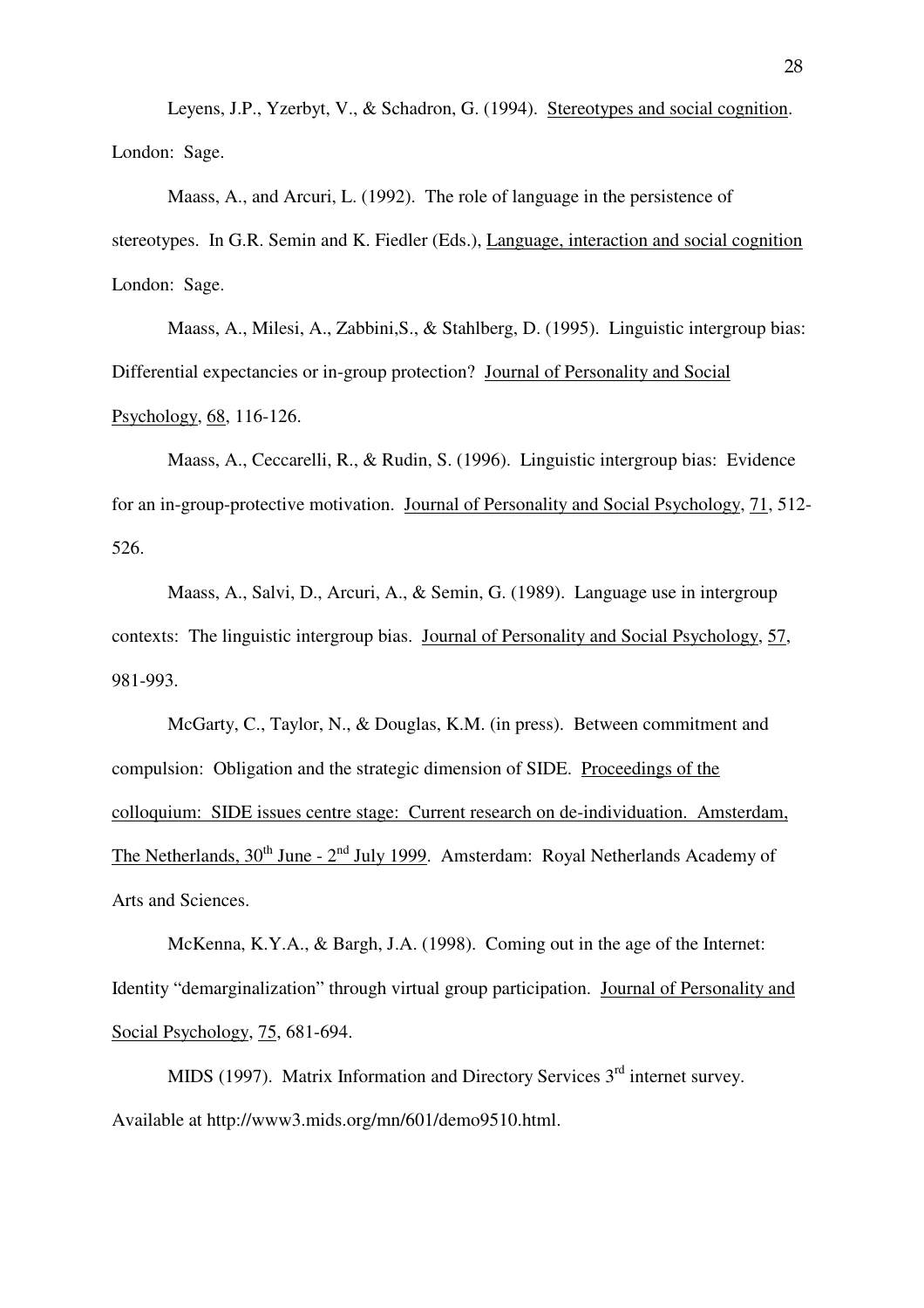Noel, J.G., Wann, D.L., & Branscombe, N.R. (1995). Peripheral ingroup membership status and public negativity toward outgroups. Journal of Personality and Social Psychology, 68, 127-137.

 Oakes, P.J., Haslam, S.A., & Turner, J.C. (1994). Stereotyping and social reality. Oxford, England: Blackwell.

Parks, M.R., & Floyd, K. (1996). Making friends in Cyberspace. Journal of computer-mediated communication, 1, <http://www.jmc.huji.ac.il/vol1/issue4/parks.html>

 Postmes, T. (1997). Social influence in computer-mediated groups. Unpublished doctoral dissertation, University of Amsterdam, The Netherlands.

Postmes, T., Spears, R., & Lea, M. (1998). Breaking or building social barriers? A SIDE analysis of computer-mediated communication. Communication Research, 25, 689- 715.

Reicher, S. (in press). Social identity definition and enactment: A broad SIDE against irrationalism and relativism. Proceedings of the colloquium: SIDE issues centre stage: Current research on de-individuation. Amsterdam, The Netherlands,  $30<sup>th</sup>$  June -  $2<sup>nd</sup>$ July 1999. Amsterdam: Royal Netherlands Academy of Arts and Sciences.

Reicher, S., & Levine, M. (1994a). Deindividuation, power relations between groups and the expression of social identity: The effects of visibility to the out-group. British Journal of Social Psychology, 33, 145-163.

 Reicher, S., & Levine, M. (1994b). On the consequences of deindividuation manipulations for the strategic communication of self: identifiability and the presentation of social identity. European Journal of Social Psychology, 24, 511-542.

 Reicher, S., Levine, R.M., & Gordijn, E. (1998). More on deindividuation, power relations between groups and the expression of social identity: Three studies on the effects of visibility to the in-group. British Journal of Social Psychology, 37, 15-40.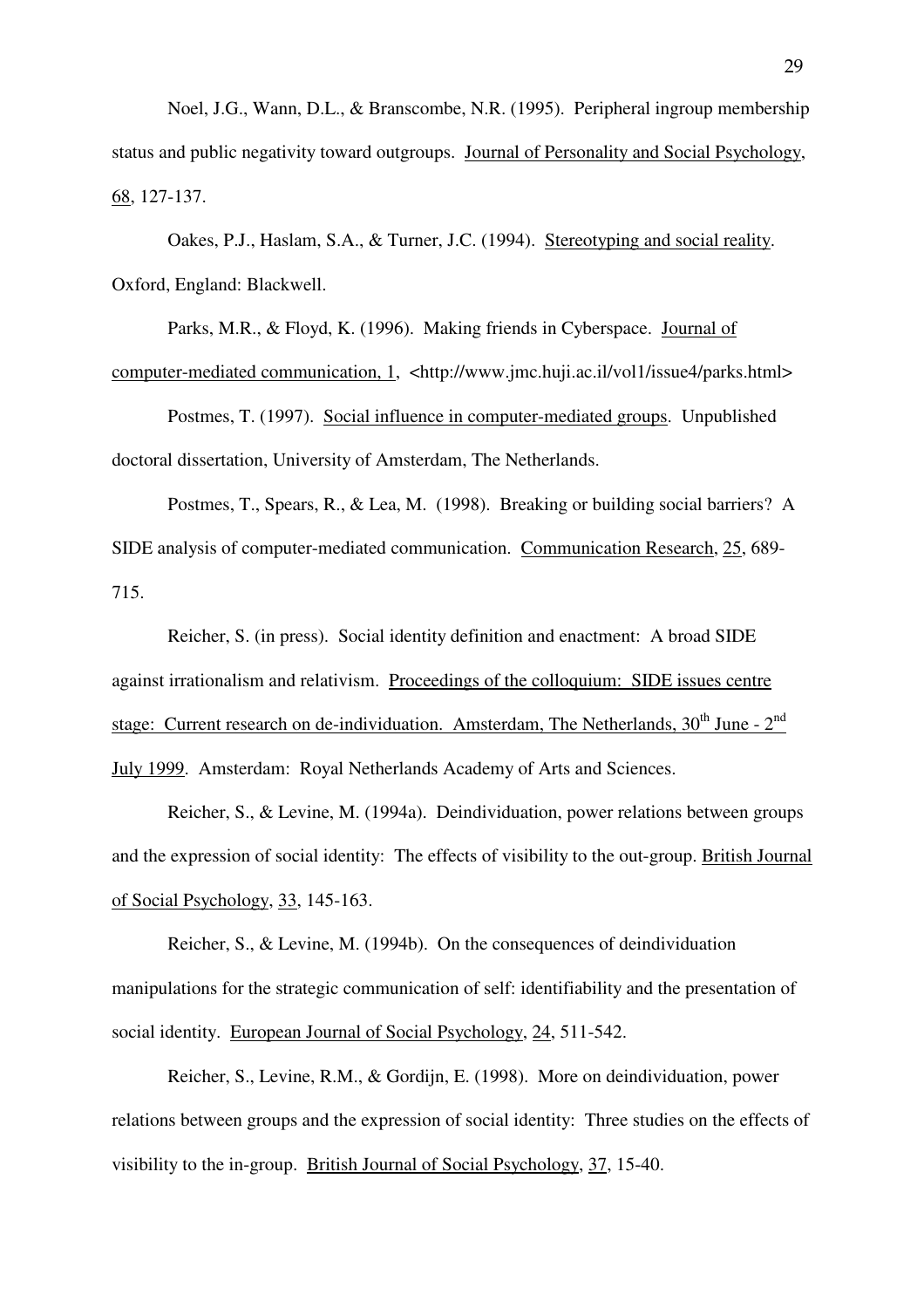Reicher, S., Spears, R., & Postmes, T. (1995). A social identity model of

deindividuation phenomena. European Review of Social Psychology, 6, 161-197.

 Rubini, M., & Semin, G.R. (1994). Language use in the context of congruent and incongruent in-group behaviours. British Journal of Social Psychology, 33, 355-362.

 Semin, G.R. (1994). The linguistic category model and personality language. In J. Siegfried (Ed.), The status of common sense in psychology. Norwood, NJ: Ablex.

 Semin, G.R., & Fiedler, K. (1988). The cognitive functions of linguistic categories in describing persons: Social cognition and language. Journal of Personality and Social Psychology, 54, 558-568.

 Semin, G.R., & Fiedler, K. (1989). Relocating attributional phenomena within a language-cognition interface: The case of actors' and observers' perspectives. European Journal of Social Psychology, 19, 491-508.

 Semin, G.R., & Fiedler, K. (1991). The linguistic category model, its bases, applications and range. European Review of Social Psychology, 2, 1-30.

Sherblom, J. (1988). Direction, function and signature in electronic mail. The Journal of Business Communication, 25, 39-54.

 Sherif, M., Harvey, O.J., White, B.J., Hood, W.R., & Sherif, C.W. (1961). Intergroup conflict and cooperation. The robbers' cave experiment. Norman OK: Oklahoma Book Exchange.

 Siegel, J., Dubrovsky, V., Kiesler, S., & McGuire, T.W. (1986). Group processes in computer-mediated communication. Organizational Behaviour and Human Decision Processes, 37, 157-187.

 Spears, R., & Lea, M. (1992). Social influence and the influence of the 'social' in computer-mediated communication. In M. Lea (Ed.), Contexts of computer-mediated communication. New York: Harvester Wheatsheaf.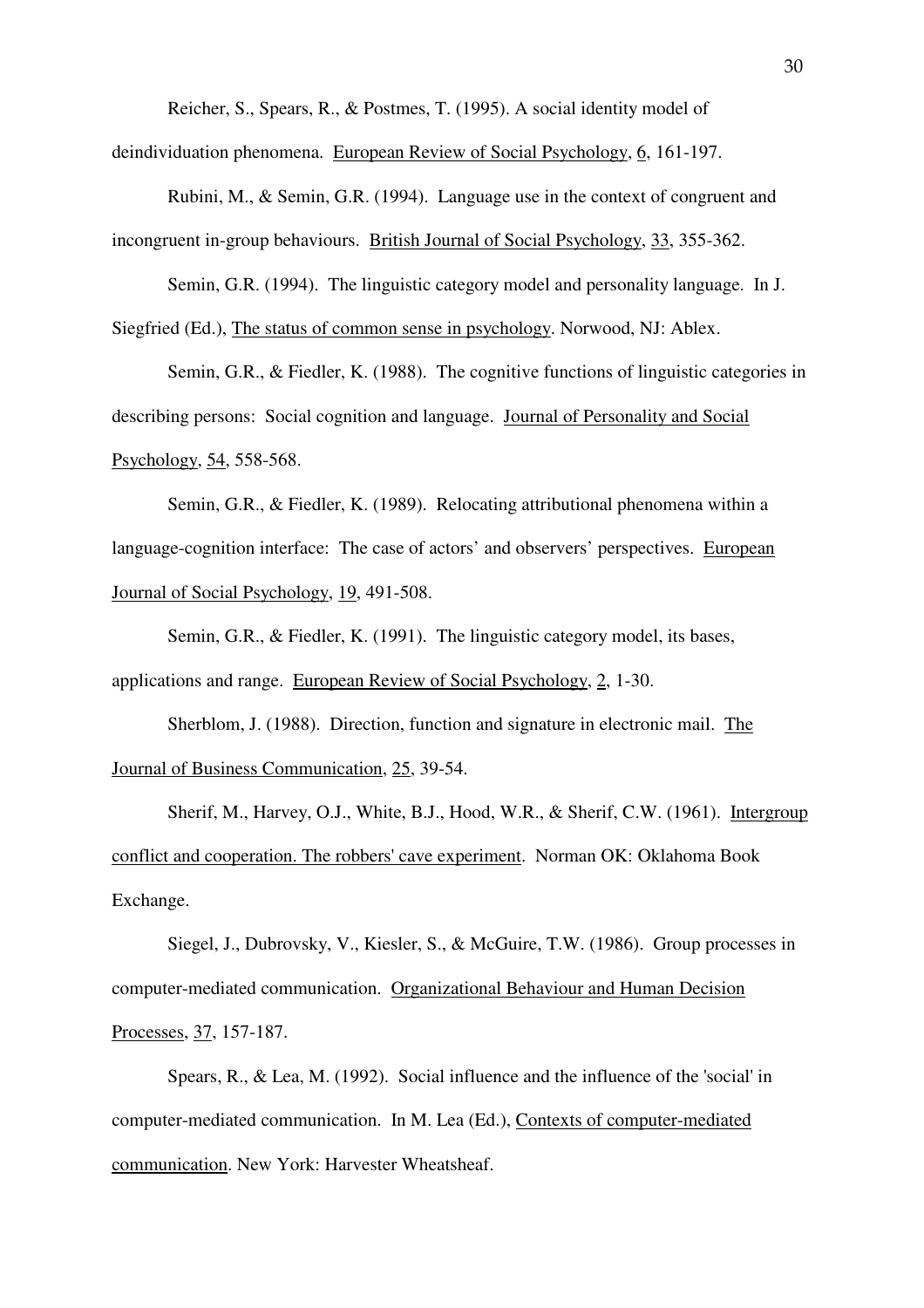Spears, R., & Lea, M. (1994). Panacea or panopticon? The hidden power in

computer-mediated communication. Communication Research, 21, 427-459.

 Spears, R., Lea, M., & Lee, S. (1990). De-individuation and group polarization in computer-mediated communication. British Journal of Psychology, 29, 121-134.

 Sproull, L., & Kiesler, S. (1986). Reducing Social Context Cues: Electronic Mail in Organizational Communication Management Science, 32, 1492-1512.

Sproull, L., & Kiesler, S. (1991, September). Computers, networks and work.

Scientific American, 84-91.

 Tajfel, H. (1981). Social stereotypes and social groups. In J.C. Turner and H. Giles (Eds.), Intergroup behaviour. Chicago: University of Chicago Press.

Turner, J.C., Hogg, M.A., Oakes, P.J., Reicher, S.D., & Wetherell, M.S. (1987).

Rediscovering the social group. A self-categorization theory. New York: Blackwell.

van Gelder, L. (1985). "The strange case of the electronic lover". Ms Magazine,

October. Reprinted in C. Dunlop and R. Kling (Eds.). Computerization and Controversy:

Value conflicts and social choices. San Diego, CA : Academic Press (1991).

Webster, D.M., Kruglanski, A.W., & Pattison, D.A. (1997). Motivated language use in intergroup contexts: Need-for closure effects on the linguistic intergroup bias. Journal of Personality and Social Psychology, 72, 1122-1131.

Wigboldus, D.H.J., Semin, G.R., & Spears, R. (2000). How do we communicate stereotypes? Linguistic bases and inferential consequences. Journal of Personality and Social Psychology, 78, 5-18.

Wicklund, R.A. (1975). Objective of self-awareness. In L. Berkowitz (Ed.),

Advances in Experimental Social Psychology: Vol. 8. New York: Academic Press.

 Wilder, D.A. (1978). Reduction of intergroup discrimination through individuation of the out-group. Journal of Personality and Social Psychology, 36, 1361-1374.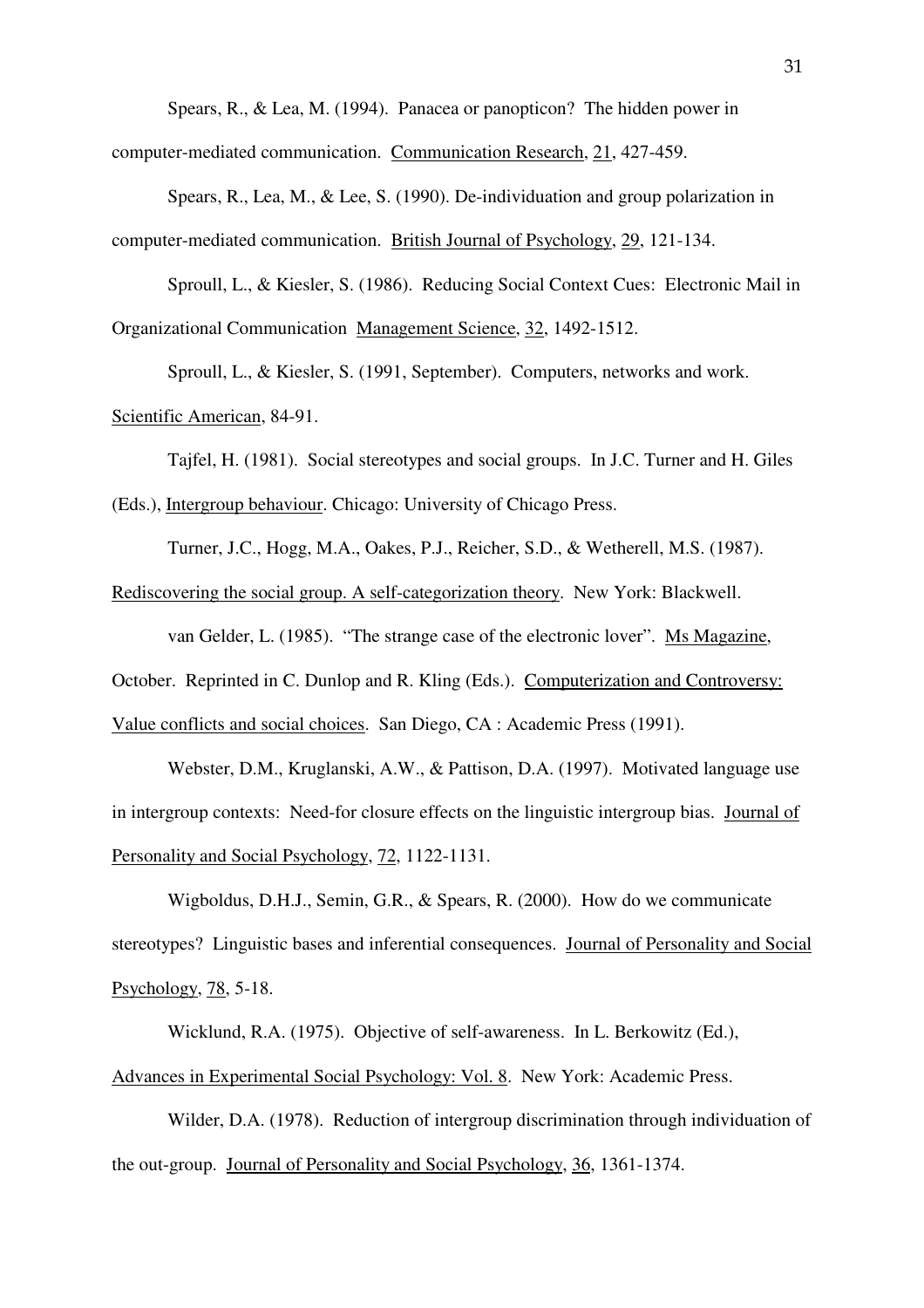Wilkins, H. (1991). Computer-talk: Long distance conversations by computer.

Written communication, 8, 56-78.

 Zimbardo, P.G. (1969). The human choice: individuation, reason, and order versus deindividuation, impulse, and chaos. In W.J. Arnold and D. Levine (Eds.), Nebraska Symposium on Motivation: Vol. 17 Lincoln NE: University of Nebraska Press.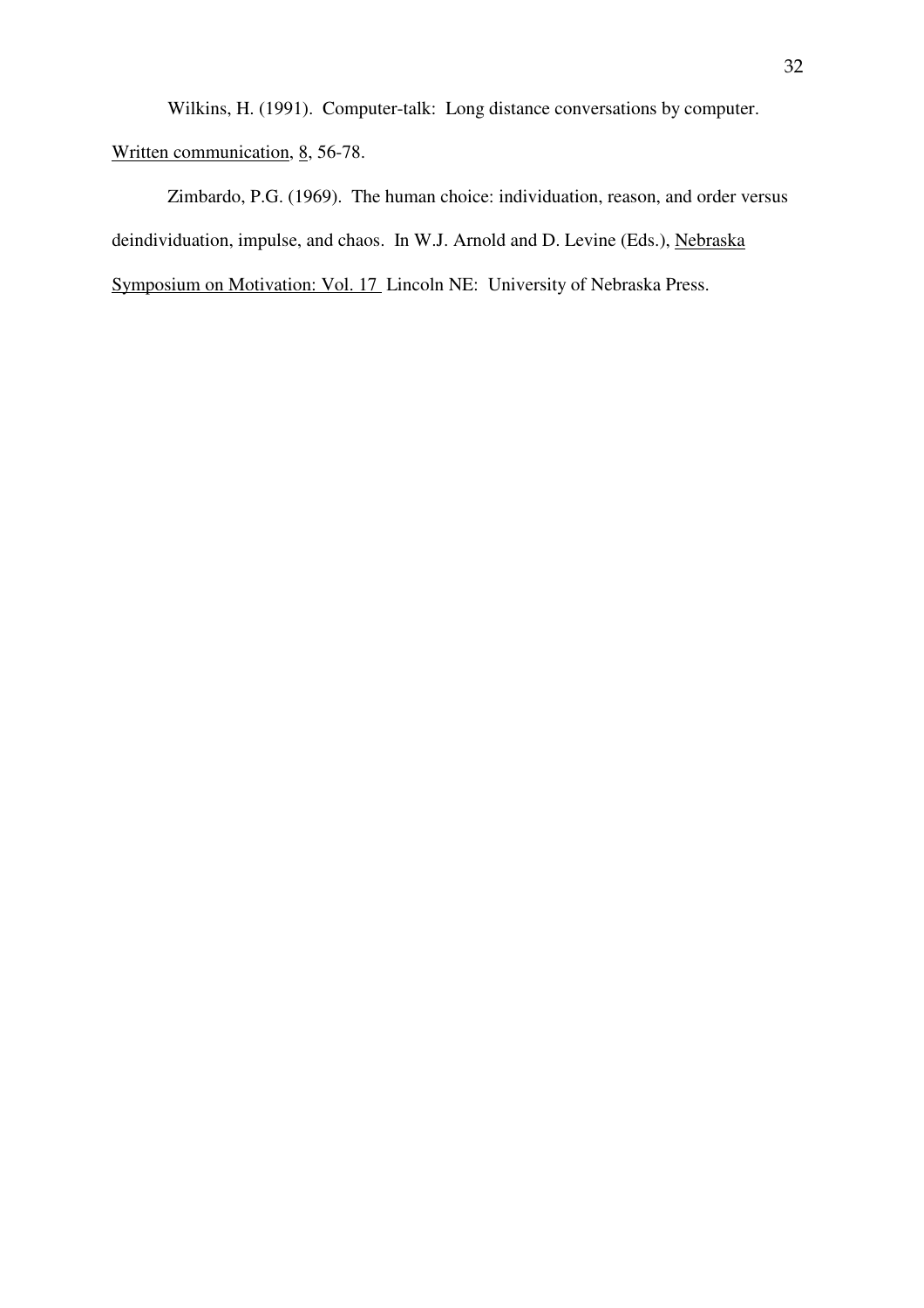#### Footnotes

- - Eight participants also completed a brief questionnaire indicating, out of the 36 social groups encountered in the study, how 'permissible' it was to flame them (from A 'it is generally accepted to speak negatively of this group' through C 'neutral' to E 'it is never accepted that this group is spoken of negatively'. Permissibility did not differ across conditions ( $Fs$  both $<1$ ). In addition to this, there were no differences in language abstraction between flaming and non-flaming newsgroups,  $F(1,191)=1.53$ , ns.
- In the initial phase, participants were also asked to indicate how familiar they were with the Internet, how much they identified with the group of their choice and how strongly they were opposed to white-power groups (on scales of one to nine). There were no variations between conditions in any of these pre-test variables which were included as potential covariates and to make the intergroup context salient, and they have therefore not been reported in the results.
- After completing their response to the message participants were asked to indicate how much they would like to send their message either by indicating yes or no (Study 2a) or on a scale of one to nine (Study 2b). Participants were also asked how much the message was consistent with what they expected from white-power groups (scale of one to nine). There were no differences in these variables across conditions. They were also asked to describe the white-power group member by listing three adjectives to describe them and to describe themselves in the same manner. This was done to obtain one value of positivity/negativity for outgroup members and ingroup members (themselves). A differentiation score was obtained for each participant by subtracting the average positivity of self adjectives from the average positivity of outgroup adjectives. Intergroup differentiation did not mediate the effect as per Baron and Kenny's (1986) criteria.
- We are grateful to an anonymous reviewer for this suggestion.